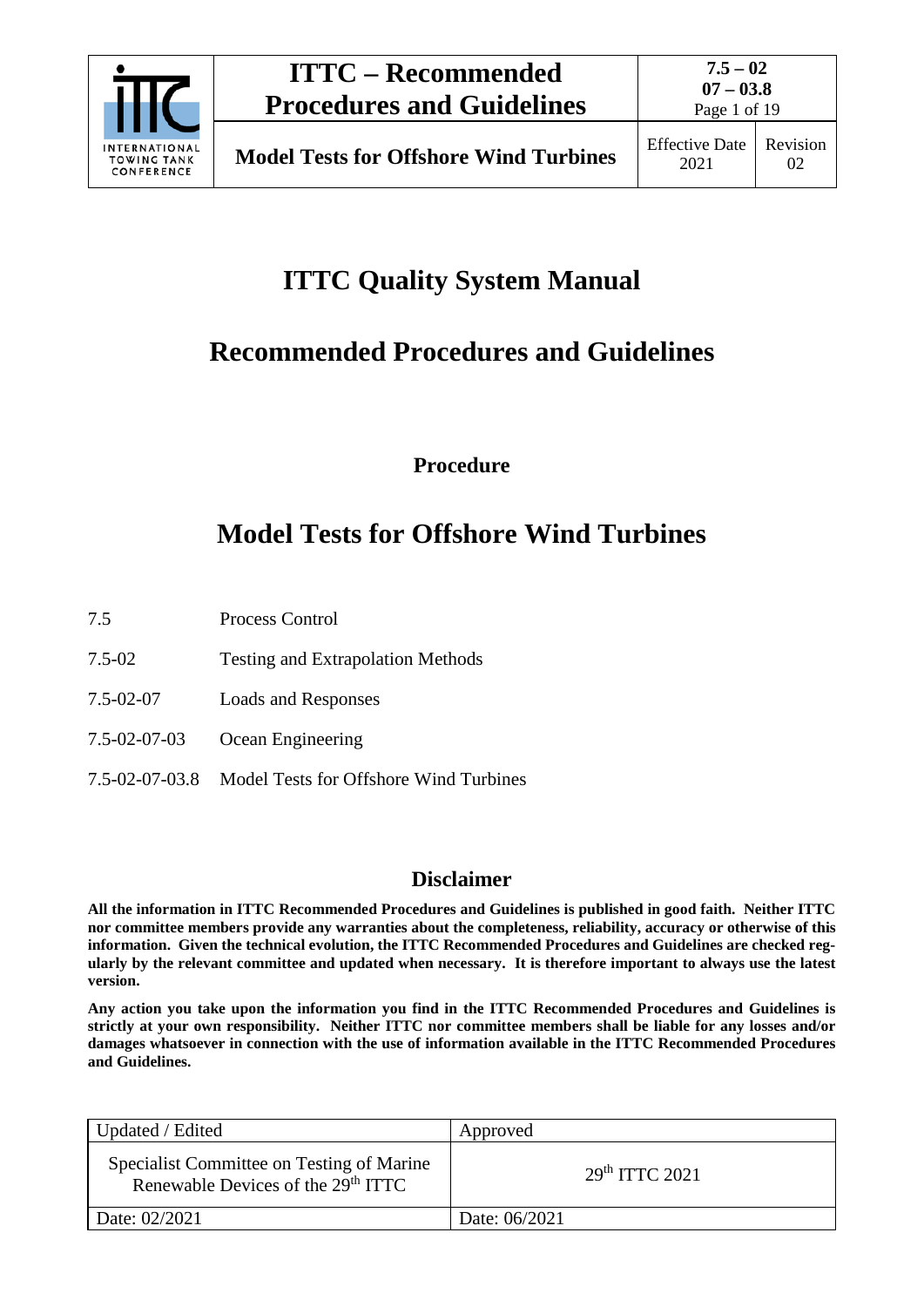

**7.5 – 02 07 – 03.8**

**Model Tests for Offshore Wind Turbines** Effective Date

Page 2 of 19

## **Table of Contents**

| <b>ACRONYMS USED IN THIS</b><br>1.                                      |
|-------------------------------------------------------------------------|
| PURPOSE OF GUIDELINE1<br>2.                                             |
| TEST PARAMETERS3<br>3.                                                  |
| Experimental stages3<br>3.1                                             |
| Types of offshore wind turbines4<br>3.2                                 |
| Bottom-mounted offshore wind<br>3.2.1<br>turbines (BMOWT)4              |
| Floating offshore wind turbines<br>3.2.2                                |
| Types of facilities suitable for use  4<br>3.3                          |
| Model parameters and scale 4<br>3.4                                     |
| Uncoupled hydrodynamic tests 5<br>3.5                                   |
| Coupled aero-hydrodynamic tests  6<br>3.6                               |
| Simplified Simulation of Rotor6<br>3.6.1                                |
| Physical modelling of the rotor in<br>3.6.2                             |
| Combined real-time numerical<br>3.6.3<br>simulation and physical test 7 |
| <b>Environmental parameters9</b><br>3.7                                 |

| 3.8 |       | Mooring Systems 10                     |  |
|-----|-------|----------------------------------------|--|
| 3.9 |       | Test Case Parameters10                 |  |
|     | 3.9.1 | Serviceability Limit State tests10     |  |
|     | 3.9.2 | Ultimate Limit State Tests  10         |  |
|     | 3.9.3 | Fatigue Limit State Tests 11           |  |
|     | 3.9.4 | <b>Accidental Limit State Tests 11</b> |  |
|     | 3.9.5 | Offshore Wind Turbine Arrays11         |  |
| 4.  |       | <b>DESCRIPTION OF TEST</b>             |  |
|     |       |                                        |  |
|     |       | 4.1 Model & Installation 11            |  |
|     | 4.1.1 | Platform Model 11                      |  |
|     | 4.1.2 | Rotor / Nacelle Assembly Model         |  |
|     |       |                                        |  |
|     | 4.1.3 | Tower Model  13                        |  |
|     | 4.1.4 | Moorings and Foundation  13            |  |
|     | 4.1.5 |                                        |  |
|     |       | 4.2 Calibration of Environment 13      |  |
|     |       | 4.3 Collection and analysis of data14  |  |
|     | 4.3.1 | Extrapolation to Full Scale14          |  |
|     | 4.3.2 | Presentation of Results 14             |  |
|     |       | 4.4 Uncertainty Analysis 15            |  |
| 5.  |       |                                        |  |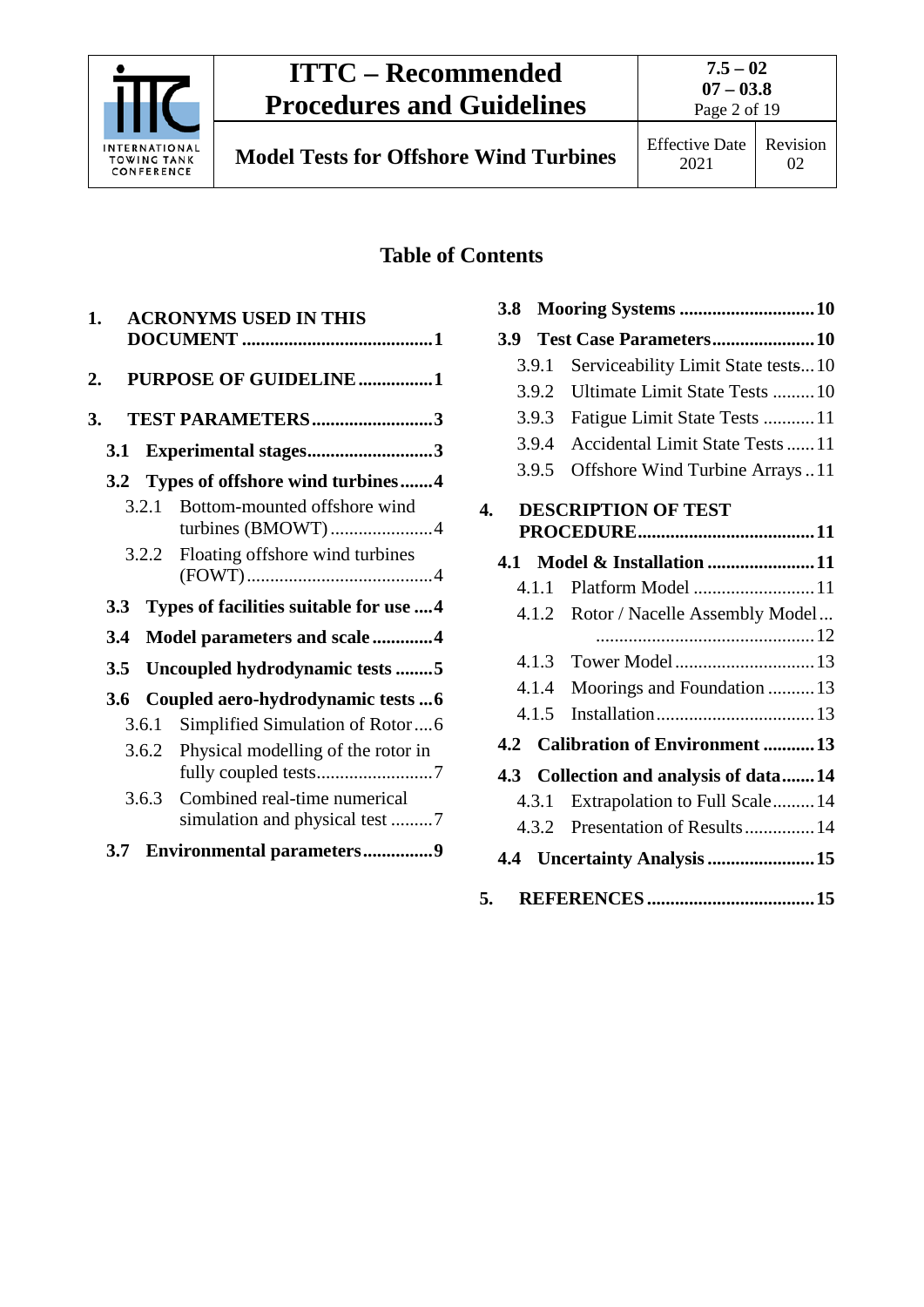

2021

## **Model Tests for Offshore Wind Turbines**

## <span id="page-2-0"></span>**1. ACRONYMS USED IN THIS DOCUMENT**

- BMOWT Bottom-mounted offshore wind turbine
- FOWT Floating offshore wind turbine
- OWT Offshore wind turbine
- RNA Rotor-nacelle assembly
- IEC International Electrotechnical Commission
- TRL Technology Readiness Level
- IPCC Intergovernmental Panel on Climate Change
- TLP Tension leg platform
- DOF degree of freedom
- RCS Recognized Certificate Society
- ISSC The International *Ship* and Offshore Structures Congress
- API-RP2SK American Petroleum Institute Recommended Practice: Design and Analysis of Stationkeeping Systems for Floating Structures

## <span id="page-2-1"></span>**2. PURPOSE OF GUIDELINE**

The purpose of this document is to offer guidance to researchers to assist in performing model tests of offshore wind turbines (OWTs) according to the state of the art. These tests may include:

- measurements of foundation loads for bottom-mounted (fixed) OWTs;
- measurement of hydro-elastic response of OWT towers;
- measurements of global dynamic response of OWTs, including responses to specified design load cases;
- measurement of natural period of motion, and additional damping for floating offshore wind turbines (FOWTs);
- measurement of maximum offset of moored FOWTs, allowing selecting appropriate length of the dynamic power cable;
- investigation of the interaction between the rotor aerodynamics and the dynamic response of the support structure;
- quantification of technical performance variables; validation of numerical models;
- investigation of serviceability, survivability and accidental limit states, including responses to impulsive loadings, such as object dropping, slamming or collision;
- investigation of transportation and installation methodologies.

This guideline does not address the assessment of the aerodynamic performance of OWTs.

Many aspects of the experiments for FOWT structures are covered by the ITTC Recommended Procedure 7.5-02-07-03.1, "Floating Offshore Platform Experiments".

However, there are some key differences between model tests of OWTs and model tests of other offshore structures. The main distinctive features of the tests of OWTs may include:

- Requirement to simulate complex kinematics and material properties, driving key interactions between aero-elastic response of the blades, dynamics of the rotor and nacelle assembly (RNA), hydro-elastic response of the tower and the support structure, gyroscopic loads, and hydrodynamic response of the floating platform;
- Special requirements for the model construction, in particular related to the rotor;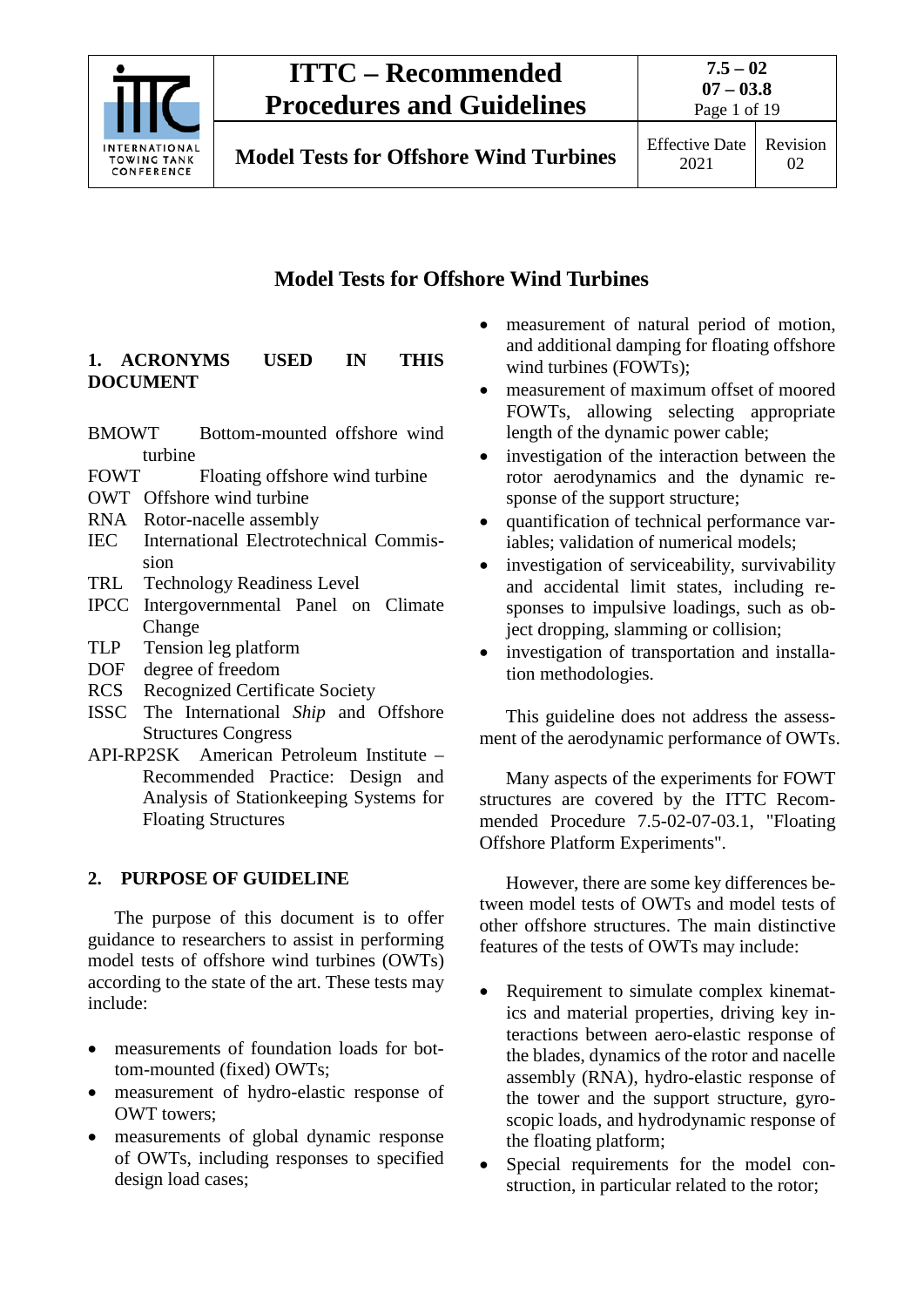

**Model Tests for Offshore Wind Turbines** 

Page 3 of 19

- Large size of full-scale structures: 12MW turbines are approaching 260m in height with rotor diameters up to 220m;
- Challenges related to the fulfilment of the dynamic similarity of aerodynamic and hydrodynamic loads for scale model testing in wind/wave tanks;
- Challenges of accurate simulation of realistic aerodynamic environments over large areas of the test tank;
- Requirement for analyses of design load cases from International Electrotechnical Commission (IEC) standards;
- Rapid evolution of design of FOWTs: diversity of innovative concepts, some presenting challenges for scaled model testing;
- Requirement for testing throughout the various experimental stages for novel floating concepts: concept validation, design validation, system validation, and prototype and demonstration stages.
- Potential requirement for tests of multiple scaled models corresponding to an array of OWTs.
- Particular challenges in simulation of unconventional, innovative mooring systems. The permanent mooring systems often include synthetic fibre ropes, which require special treatment in model testing.

These features place particular demands upon the experiment design, model construction; facility capability, and experiment procedure.

## <span id="page-3-1"></span><span id="page-3-0"></span>**3. TEST PARAMETERS**

## **3.1 Experimental stages**

The development of an OWT, from the original idea to a marketable product, involves a series of test stages including the concept validation stage, the design validation stage, the system validation stage, and the prototype and demonstration stage.

These stages are commonly described in the renewable industry in terms of Technology Readiness Levels (TRLs) (e.g. U.S. Department of Energy (2011)); TRL 1-3 correspond to research stages up to and including proof of concept, TRL 4-6 correspond to concept development and scale testing, TRL 7-8 correspond to prototype demonstration. TRL 9 correspond to commercial demonstration and system development.

The main objectives of the tests in concept validation stages (TRL 1-3) are to validate the OWT concept, to investigate OWT variables and physical properties that affect the dynamic responses, and to optimize the OWT for power production using small-scale models. There are also tests regarding the installation phase and towing methods of OWTs.

The main objectives of tests in the concept development stage (TRL 4-6) are to validate the OWT design, to develop control strategies for improved performance, and to verify the mooring and anchor system using medium scale models. Experimental tests are also sometimes meant for validating a numerical model that will be used for optimizing, improving the proof of concept. The wind/wave spectra at a specific site should be used. For TRL 4, small-scale models can be used; for TRL 5, large-scale model should be applied, while for TRL 6, the tests can be carried out using scaled prototype in an open environment.

Tests in the prototype demonstration stage (TRL 7-8) are carried out in the near-full or full scale in open environment, while tests in the commercial demonstration and system development stage (TRL 9) are carried out at full scale at sea.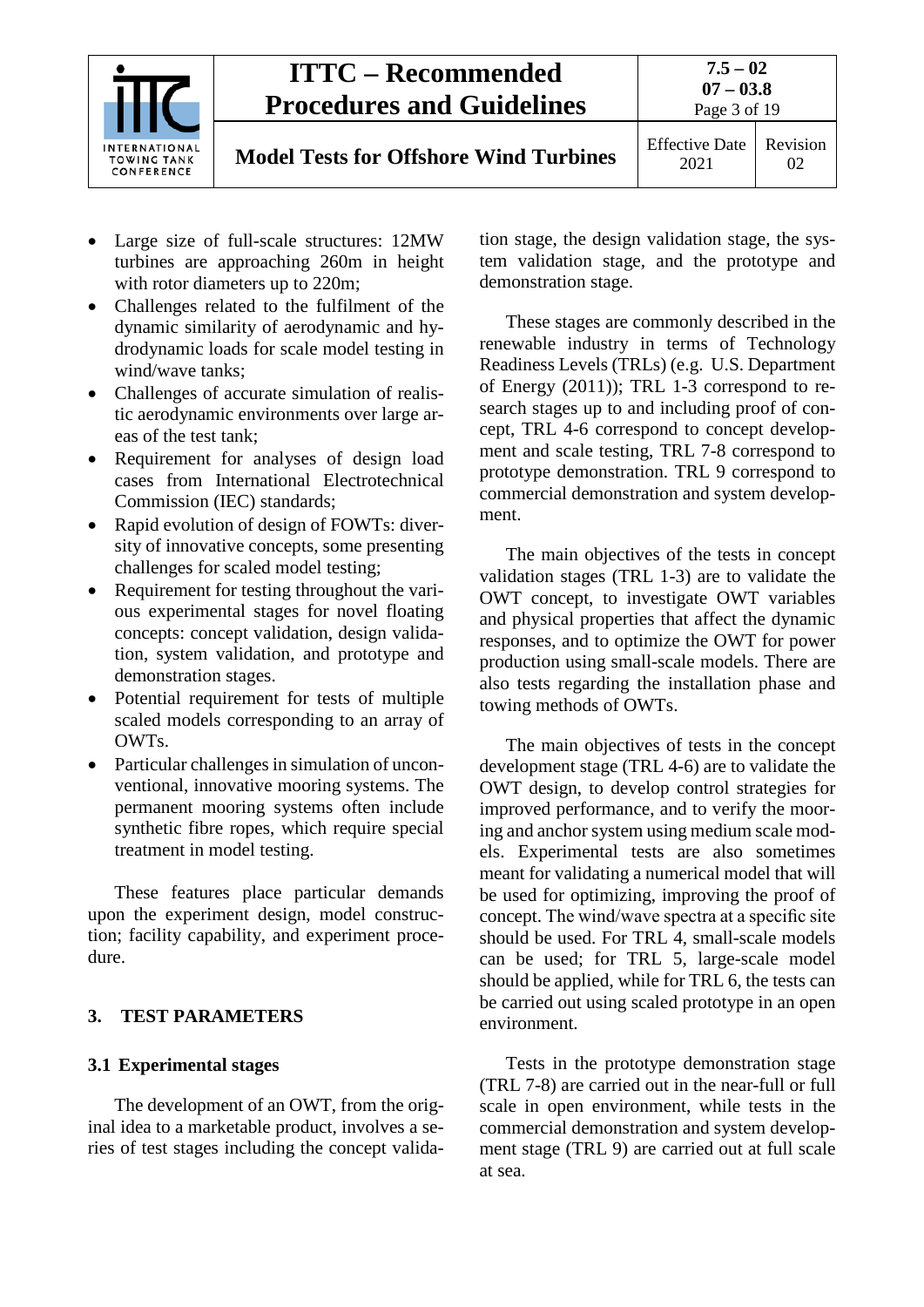

## <span id="page-4-0"></span>**3.2 Types of offshore wind turbines**

The vast majority of OWTs are currently horizontal axis devices, although some vertical axis devices are also under development. OWTs may also be categorised depending on the nature of the support structure that supports the Rotor-Nacelle Assembly (RNA) and the tower.

<span id="page-4-1"></span>3.2.1 Bottom-mounted offshore wind turbines (BMOWT)

Bottom-mounted turbines are currently utilised in water depths up to around 50m. Bottommounted turbine foundations include the following:

- Monopile: simple foundation design constructed from tubular steel structure and piled into the seabed, typically used in water up to around 25m.
- Multipile: foundation based on three or four legged structure made of tubular steel, when a guyed monopole is not feasible.;
- Jacket: braced lattice-frame structure typically used in deeper water;
- Gravity-based: substructures held in place by gravity when installation of piles in the seabed is difficult.

## <span id="page-4-2"></span>3.2.2 Floating offshore wind turbines (FOWT)

Floating offshore wind turbine types continue to evolve rapidly, but currently include the following (Koo *et al.* (2012)):

- Barge
- Spar
- Tension Leg Platform (TLP)
- Semi-submersible

In the FOWT literature (IPCC (2011)), platforms are often categorised as ballast-stabilised (e.g. spars), mooring-stabilised (e.g. TLP) or buoyancy-stabilised (e.g. barges or semi-submersibles).

## <span id="page-4-3"></span>**3.3 Types of facilities suitable for use**

Different facilities can be used at different stages of the design process and depending on the type of mooring system (compliant, restrained, single point, etc.). These may include:

- Wave flumes/Towing tanks with wave-makers (including facilities with wind generation)
- Circulating water channel with wave-makers (including facilities with wind generation)
- Ocean basins capable of generating both long- and short-crested waves; (including facilities with wind generation)
- Ocean basins with wind, wave and current facilities
- Shallow water wave tanks.

It should be noted that the scale models required for OWT testing can place substantial demands on wave-making in terms of both wave heights, wave periods and run durations, and on wind-generating in terms of wind speed, turbulence intensity and run durations.

Particular care must be taken to minimise build-up of reflected waves and to maintain the quality of wind/wave field during long duration realisations of large waves.

## <span id="page-4-4"></span>**3.4 Model parameters and scale**

The choice of the scale ratio will be based on the OWT size, the goal of the tests, the target wind/wave conditions, the water depth, and the test stage, and the dimensions of the wind generation system. It may be necessary to build models at different scales to assess the perfor-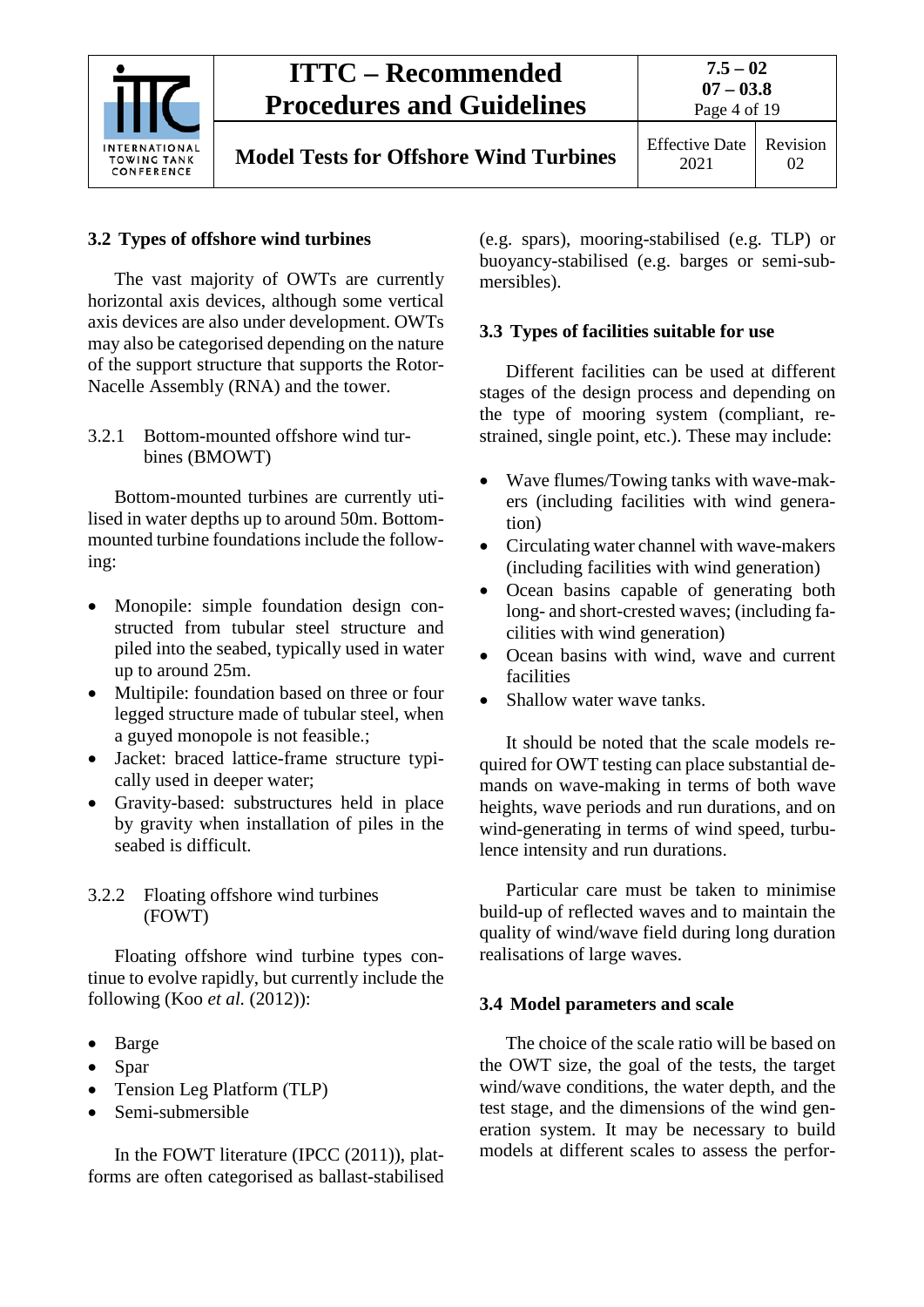

mance in operational conditions and survivability in extreme conditions. The scale factor will be limited by the 1) model basin dimensions; 2) wave-making capacity in terms of both wave heights, wave periods and run durations; 3) wind-generation capacity in terms of wind speed, turbulence intensity and run durations; and 4) hybrid system performance for emulating the rotor-induced loads.

In small-scale model tests, viscous hydrodynamic damping and, in particular, damping associated with vortex shedding from sharp edges, cannot be scaled appropriately with Froude similarity and may be overestimated.

For an operational FOWT, the gyroscopic effect due to the rotation of the rotor and the pitching of the platform results in a yaw moment acting on the structure. The response of the turbine to this yaw moment depends on the number of degrees of freedom of the model. If the nacelle is fixed to the tower axis (6-DOF), the yaw moment will result in a yaw motion whose magnitude will depend on the mooring and restoring system in yaw. Hence, correct simulation of the yaw stiffness of the mooring system, as well as the moments of inertia of the rotor, will be important in order to achieve similarity.

On the other hand, when the nacelle part rotates separately from the tower (7-DOF), the observed yaw motion will depend on the correct simulation of the moments generated between the nacelle and the tower (Wang & Sweetman (2012)).

Some particularly complex phenomena, which represent a challenging research area, are involved with the interaction of wind/wave/current flow and a FOWT. Mean offsets, including trim, list and azimuth angles in rotational modes, and drifts in translational modes, may be caused by the second-order effect of waves, waves trapped between columns and pontoons, as well

as mean component of wind speed and current. The mean offsets may be detrimental to power generation performance and seakeeping performance, including the stability in waves and wind.

The offsets can be adjusted by the water ballast system and/or the mooring system with delta connections in the mooring lines.

#### <span id="page-5-0"></span>**3.5 Uncoupled hydrodynamic tests**

For the tests of BMOWTs focused on determination of loads, it may not be necessary to simulate the coupled effects of wind load and the wave/current load, since these loads and their effects may be considered uncoupled. This may be particularly relevant for simulation of dynamic responses of the tower and support structure in extreme weather, during which the turbine will typically be shut down. Hence, in these cases, hydrodynamic tests can be carried out without the rotor as long as the influence of the rotor mass is correctly represented (e.g. de Ridder *et al.* (2011)).

Decoupling the measurements of wave/current loads from the measurement of wind loads may be advantageous. This is because a larger model can be used for the measurements of wave/current loads, facilities without wind generation may be employed, and measurement uncertainty may be reduced, since the entire range of the load cells can be used for measuring the wave/current loads. However, where tests are aimed at investigating the coupled dynamic response of the structure in operational conditions, including realistic modelling of the structural flexibility and aerodynamic damping, then inclusion of the aerodynamic coupling due to the rotor is necessary. Moreover, investigation of the dynamic response requires modelling of the soil-structure interaction, as it influences the loads and especially the natural frequencies of the structure (Abhinav, Saha, 2015).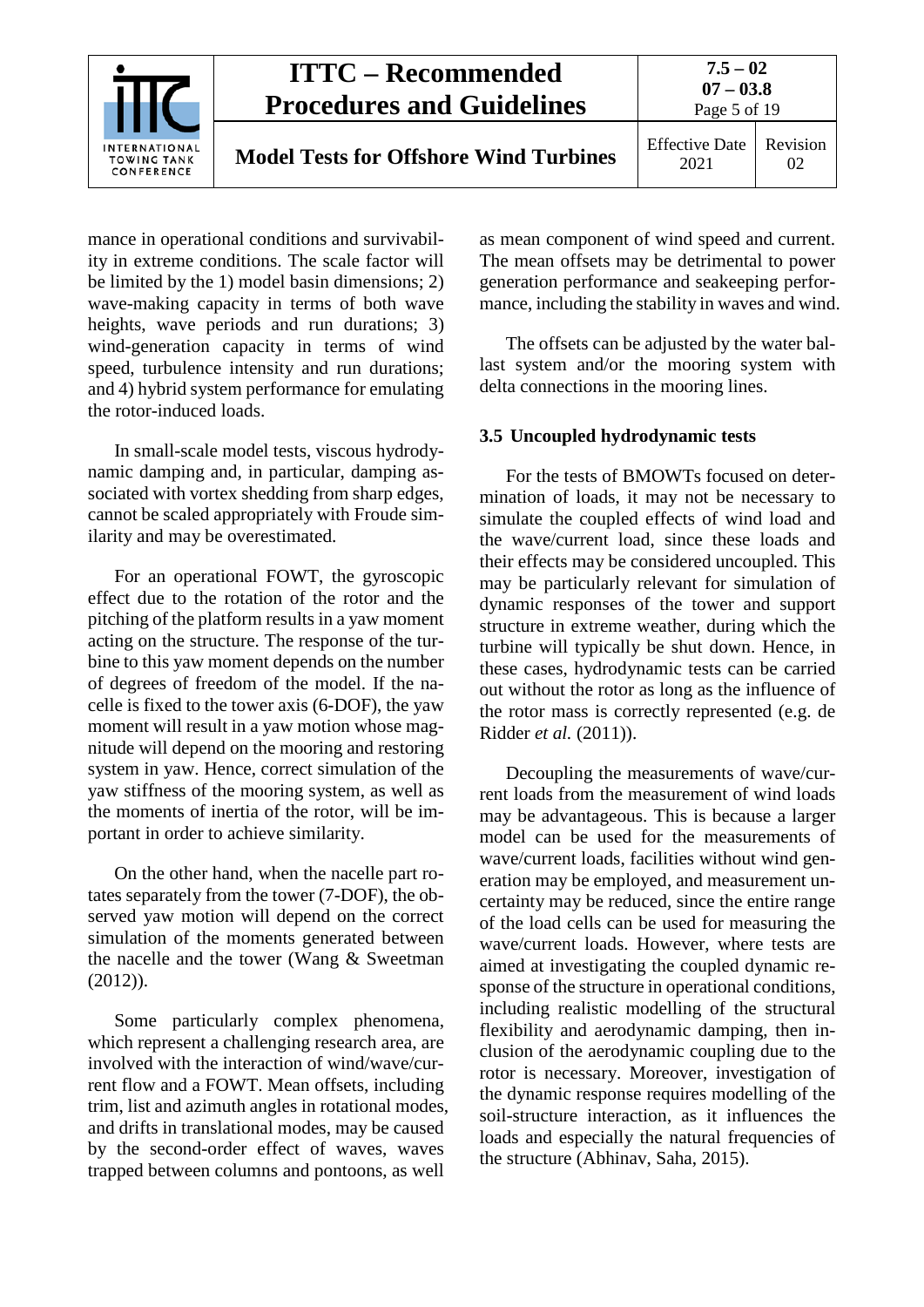

Model tests of FOWTs can be carried out without the rotor at the preliminary stage of the tests, or for special purposes, e.g. comparing different support structures in respect of response to waves, validation of numerical models etc. However, final tests aiming in evaluating the global response of the system from the concept validation stage to the prototype and demonstration stage should include at least simplified modelling of the rotor due to strong coupling between rotor and platform dynamics, and in particular the gyroscopic effect.

In facilities without current generation, using a set of linear springs inserted into a mooring cable and a pulley system at the fairlead point for simulation of steady current load may be employed (Chakrabarti (1998)). The initial fairlead angles and pretension at the top end of the mooring cable are adjusted to match the calculated ones. Then, steady current loads can be calculated by the empirical formulas in RCS rules including API-RP2SK (2005), and they depend on the geometry of the exposed structural components and types of floaters. However, this method will not account for the wave-current interaction. The pulley system will also lead to incorrect changes of the static configuration of mooring lines in catenary spread mooring systems.

#### <span id="page-6-1"></span><span id="page-6-0"></span>**3.6 Coupled aero-hydrodynamic tests**

#### 3.6.1 Simplified Simulation of Rotor

A number of methods may be employed to simulate the presence of the rotor without using an accurate representation of the rotor aerodynamics, although none captures all of the physics of the fully coupled system.

Simulating the steady wind load using a wire attached to a weight will lead to an incorrect inertia of the system during testing (Chakrabarti

(2005)). It can only be justified for rough estimation of the maximum mooring offset (e.g. Chujo, *et al*. (2011)). However, using wires attached to dynamic winches is recommended (ISSC (2012)) and an example is shown in 2.6.3.

A solid or porous disc may be used in place of the rotor in conjunction with a battery of fans for generating the incident wind loads. The disc should be sized to generate a drag load corresponding to the thrust on the turbine (at the test wind speed). If a rotating disc or a separate rotating arm is employed with the correct rotational moment of inertia, it is possible to capture the coupled response of the structure taking into account the gyroscopic coupling between the rotor and the platform (see Cermelli *et al.* (2009)).

This approach neglects the aerodynamic torque and other smaller aerodynamic loads in yaw, sway and roll exerted by the rotor on the platform, as well as the blade / tower interactions; furthermore, problems may arise from the unsteadiness of the flow around the disc. In addition, this may not be able to capture the slope of the thrust curve (i.e. the thrust coefficient vs. tip speed ratio curve), which is important for aerodynamic damping.

A further possibility, which may be suitable for small-scale tests in the concept validation stage, is to use the rotor as a fan rotating in otherwise stationary air (e.g. Kraskowski (2012)). This offers a rather simplified approach to the investigation of response of FOWTs in facilities that do not have wind generation capabilities. In this case, separate measurements are required to calibrate the system, i.e. to identify the force vs. rpm characteristics.

This method of modelling the rotor is quite simple and allows for easy adjustment of the mean wind load. However, it is difficult with this approach to control the blade pass frequency and wind load simultaneously, to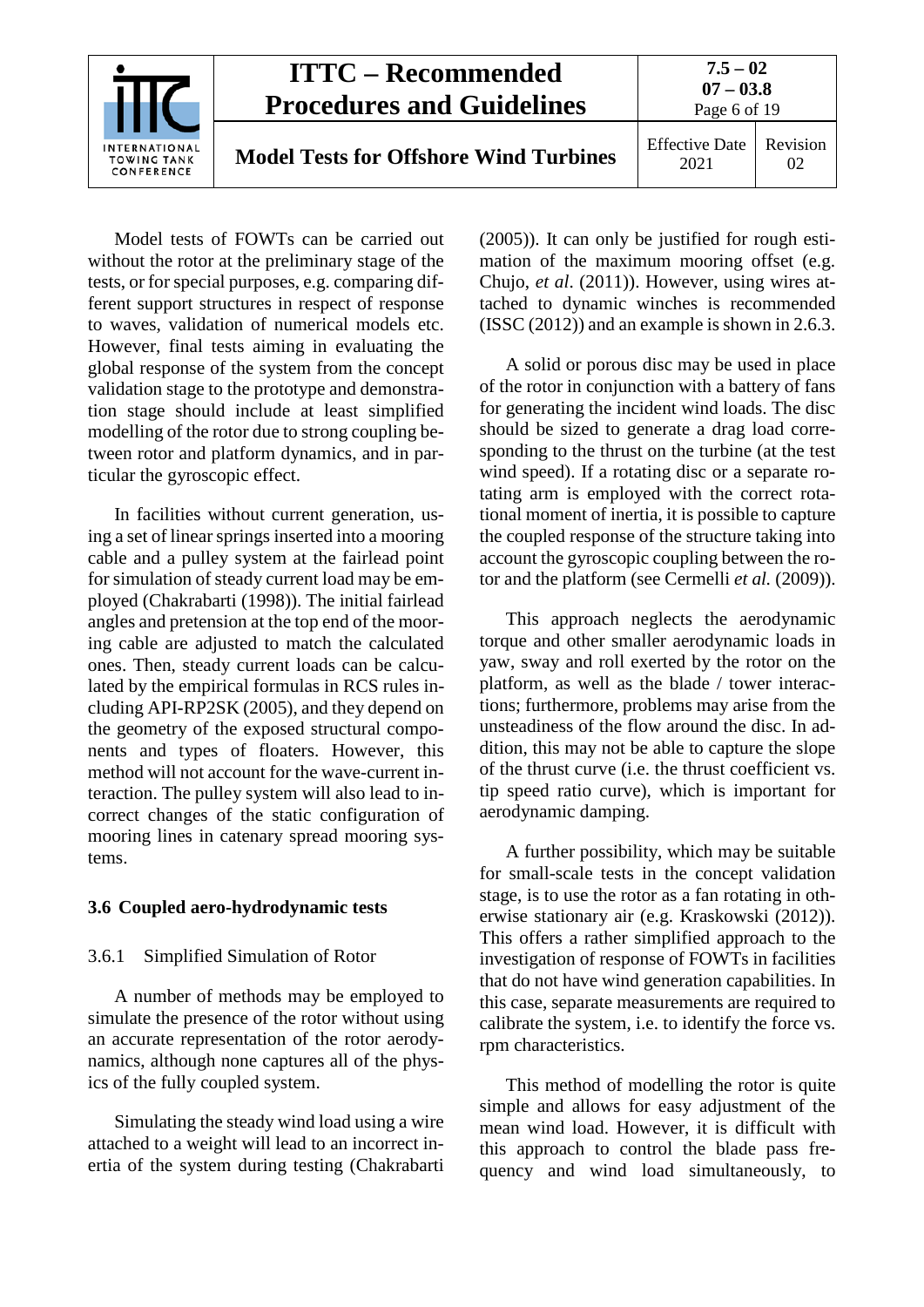

achieve the correct mean thrust and torque whilst capturing tower interaction effects. Further challenges of this approach include the correct simulation of orientation of gyroscopic moments in relation to steady moments, and the difficulty in realistically simulating the behaviour of the magnitude and direction of the thrust vector as the turbine pitches. It is also difficult to model the correct torque and other smaller aerodynamic loads, as well as the correct slope of the thrust curve.

The simplified methods of modelling the rotor described above are reasonably well suited for preliminary tests in steady wind; however, particular care is required in the interpretation of results from these types of tests for turbulent wind and extreme events. A more sophisticated approach, utilising the actively controlled fan for simulating the rotor thrust obtained from simultaneous numerical simulations, is described in 2.6.3.

#### <span id="page-7-0"></span>3.6.2 Physical modelling of the rotor in fully coupled tests

Direct modelling of an OWT rotor is usually realized by exposing a working, but not necessarily geometrically scaled, rotor to a wind field generated by a battery of fans (see for example Chujo, *et al*. (2011) for spar OWT, Shin, *et al.* (2013) for semi-submersible OWT and Goupee, *et al*. (2012), for spar, semi-submersible, and TLP). The rotor rpm and the spatial variation of wind speed should be carefully calibrated prior to the main experiments.

Particular challenges in this approach with respect to the wind generation include the representation of wind gradients, wind turbulence, and the difficulty of generating wind in a wave tank close to a wavy water surface, particularly in tests with large waves.

The minimum aerodynamic requirement for modelling the presence of rotor in a fully coupled test of a FOWT is the correct reproduction of the mean wind thrust load in order to generate correct aerodynamic overturning moments and mooring offsets. The impact of rotor aerodynamics on pitch damping is also of great importance. Maintaining the Reynolds similarity is in general not possible for typical sizes of basin models, and thus detailed modelling of aerodynamics, including stall phenomena, is usually not possible. Variations in wind speed caused by motions of a floating platform will be driven by wave effects, which are governed by Froude similarity.

Depending on the required outcome of the tests, modelling the rotor will usually also require maintaining the Froude similarity for the rotor RPM to generate the correct representation of the gyroscopic effect of the rotor, as well to allow more accurate representation of the aerodynamic interaction between the rotor and the support structure. This will also involve realistic representation of the mass distribution and possibly the elasticity of supporting structure and rotor blades.

Performance models of OWTs will therefore normally be scaled using Froude similitude. However, some key parameters related to wind loading will not scale in this manner, leading to scale effects when extrapolating to full-scale, particularly for FOWTs. Approaches to address this through redesign of the rotor model are discussed in more detail in [3.1.2.](#page-12-0)

#### <span id="page-7-1"></span>3.6.3 Combined real-time numerical simulation and physical test

This class of tests refers to methods that combine, in real-time and interactively, numerical simulation of a virtual substructure with a physical substructure tested experimentally in model scale. These hybrid methods often go by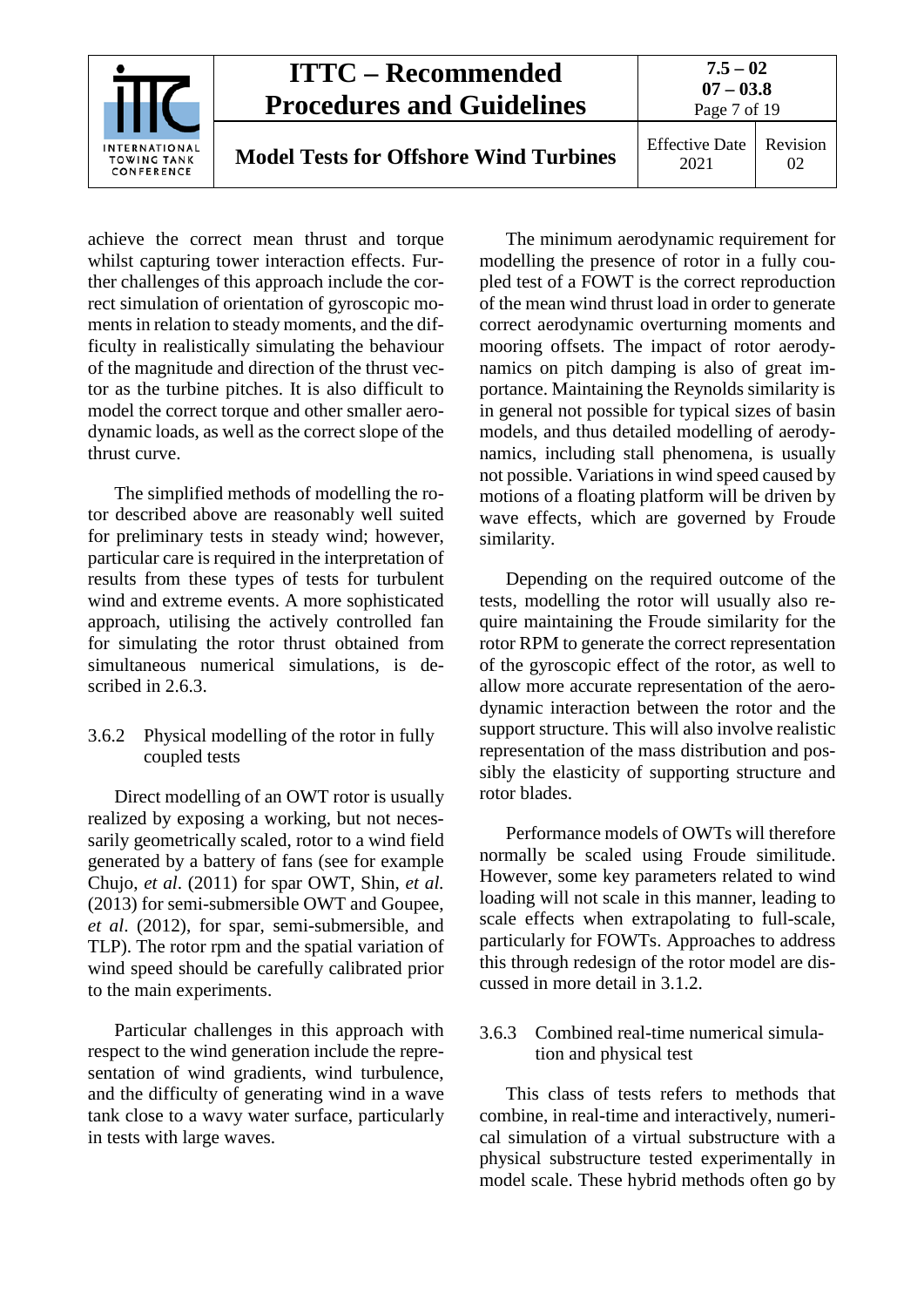

the terms *real-time hybrid model testing*, *hardware-in-the-loop*, or *software-in-the-loop*. For model testing of offshore wind turbines in hydrodynamic laboratories, this means that the platform responses (motions, etc.) are measured experimentally and passed into the numerical simulations, whereas actuators, or other means, apply the appropriate aerodynamic/generator loads according to simultaneous simulations of the wind turbine.

One important advantage with this method, adapting a "virtual turbine", is that it solves Froude-Reynolds scaling conflict, i.e. the aerodynamic loads are calculated in full-scale and are then scaled down using Froude scaling. A well-functioning hybrid approach allows for investigating the responses of OWT in operational and survival conditions, as well as in fault conditions such as transient responses in emergency shutdown of the generator in large wind speeds or for blade seize (e.g. loss of pitch control for one blade). Also, it can be used to perform detailed sensitivity studies on the wind modelling, e.g. including the effect of large waves on the wind field - which is difficult to setup accurately in a hydrodynamic laboratory. The aerodynamic simulation tool inherently captures aerodynamic damping. The hybrid approach has also the advantage that the aerodynamic loads in the tests are known, and hence, the uncertainties related to physical modelling of the wind and the turbine are eliminated, which makes it suitable for calibration and validation of hydrodynamic coefficients in numerical tools (Berthelsen et al. (2016)).

When preparing the hybrid setup, it is particularly important to identify the quantities of interest for the tests (e.g. motions, mooring lines tensions, tower-base bending moments, etc.) and the frequencies of interest, i.e. the frequency range of the quantities that have to be captured correctly by the experiment. This, together with the magnitude of the loads and responses, will

govern the selection of actuators and the control strategy of the hybrid setup. Further, a numerical sensitivity analysis should be performed to identify what components of the aerodynamic load vector have insignificant effect on the quantities of interest (see Bachynski et al. (2015) and Hall (2014)). The complexity of the hybrid setup may be reduced by removing load components that induce insignificant responses. When the final setup is developed, a numerical tool modelling the entire experimental setup, including the actuators and control system, should carry out a virtual testing of the system, to verify that the system is performing as designed. A suggested summary of the procedure can be found in Sauder et al. (2016). There are different ways of applying the aerodynamic loads on the physical substructure, and a couple of approaches are described in the following.

A simple approach that may be adequate for some concepts is to replace the rotor with a ducted fan driven by an electronic motor (Azcona et al. (2014)). The fan can generate a force representing the thrust force on the turbine, obtained from simultaneous numerical simulations. The simulations can include effects such as turbulence, gusts, aerodynamic damping, and wind turbine control. This approach focuses on the application of the thrust force only. It should therefore be investigated whether the neglected aerodynamic load components have negligible influence on the quantities of interests.

It may be necessary for some concepts to apply a larger number of components of the calculated aerodynamic loads, in order to obtain correct estimates of the quantities of interest. The physical substructure may then be connected to several land-based dynamic winches (actuators), as described in e.g. Sauder et al. (2016). Bachynski et al. (2016) provide examples of tests that are feasible with this approach. The drawback of this method is the need for more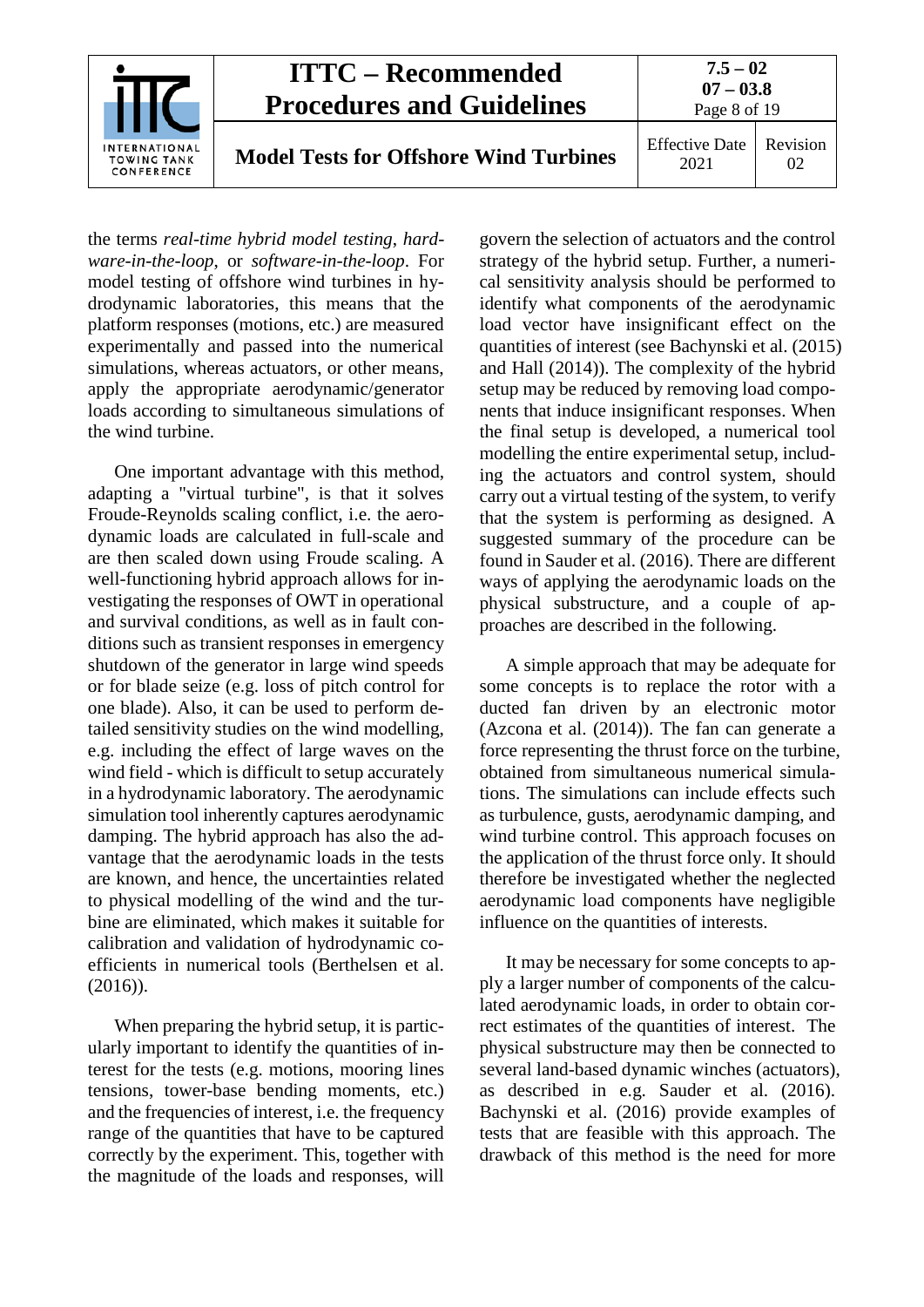

hardware, and advanced control and allocation strategies.

One important challenge with real-time hybrid testing is related to the time-delays from numerical simulation, data transfer, and the actuator response. Typically, the time-delay may introduce additional damping or spurious energy that may cause instabilities. A delay compensation strategy is important to prevent any unphysical damping or instability appears in the experiment. Another challenge is related to the physical limitation of the actuators to emulate high frequency loads that may be important for certain types of OWT (e.g. TLP's and monopiles).

The accuracy of the aerodynamic loads is limited by the simplifications and uncertainties in the numerical model. Uncertainties can be related to both the input wind field description (e.g. lack of proper full-scale data), as well as the aerodynamic load modelling (e.g. simplifications and assumptions, accuracy of numerical solvers). On the other hand, hybrid testing allows for full control of the aerodynamic loads, i.e. the actual wind loads applied in the experiments are known, and uncertainties in the numerical modelling can to some extent be evaluated qualitatively and quantitatively by numerical sensitivity studies.

#### <span id="page-9-0"></span>**3.7 Environmental parameters**

A discussion of key parameters related to environmental properties such as water depth, basin dimensions, calibration of wave characteristics (and current and wind where relevant), and combined environment characteristics can be found in ITTC Procedure 7.5-02-07-03.1, "Floating Offshore Platform Experiments".

In OWTs wind/wave tank testing, particular attentions should be paid to the impact of open air and wave blockage, since OWTs naturally

affect the wind and wave field in a more complex manner than conventional offshore floating structures.

Testing in long-crested waves and/or uniform wind is commonly adopted at the concept validation stage, for comparative studies, and for component testing where appropriate. This process may include tests with the OWT oriented at different angles to the direction of wave propagation. Concept validation testing may involve regular wave tests with/without uniform wind, to characterise the frequency response as well as testing in irregular sea states with/without turbulent wind, relevant for the intended deployment site, in order to estimate performance including dynamic responses.

At the later stages of the design process, when accurate estimates of performance in combined external conditions are required, since the performance of OWTs depends greatly on both incident wave direction and misalignment in directions of wind and wave, tests in short-crested irregular waves considering the azimuth of the principal wind/wave direction should be conducted.

For these tests, the directional wave spectral density function can be used to describe the short-crested waves. It is defined as the product of the wave frequency spectrum and the directional spreading function. An overview of the most commonly used principles, methods and definitions for directional wave modelling is given in ITTC Recommended Procedure 7.5-02- 07-01.1, "Laboratory Modelling of Multidirectional Irregular Wave Spectra". The most popular model for the directional spreading is a cosine squared  $(cos<sup>2s</sup>)$  function, originally proposed by Longuet-Higgins et al. (1963).

Alternatively, the wave spectrum of an actual site may also be used in the tests. Site data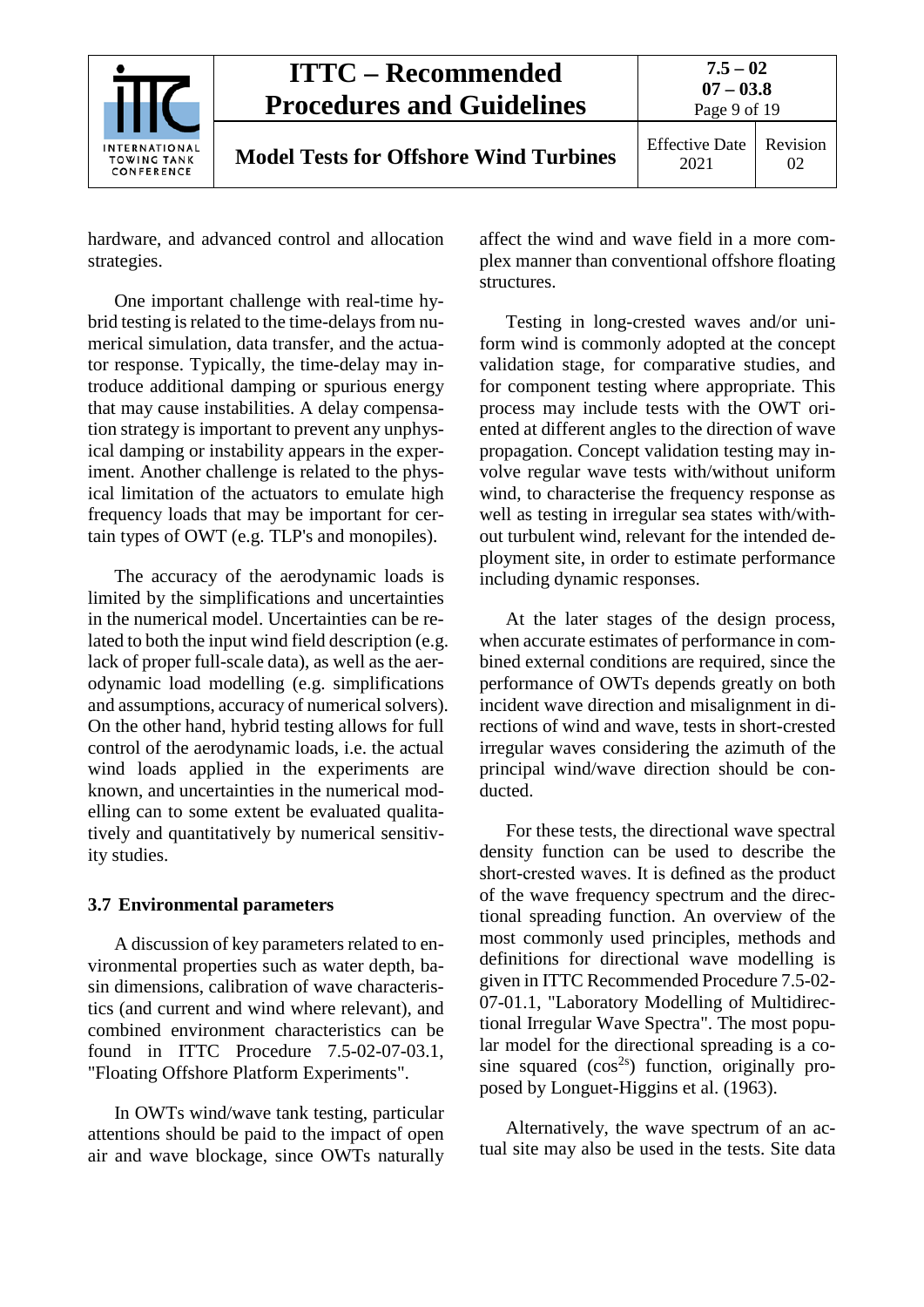

could suggest that sea states composed of multiple wave systems are common at that particular location. When device performance can be compromised by multi directionality, testing in sea states with multiple wave systems should be carried out.

## <span id="page-10-0"></span>**3.8 Mooring Systems**

According to IEC61400-3-2 Design requirements for floating offshore wind turbines, four types of mooring system are used for floating OWTs: Catenary, semi-taut, taut and tension-leg mooring states. . Where detailed design information is available, it is important to simulate moorings accurately, since mooring behaviour can affect both power capture and extreme behaviour. This is especially relevant where taut moorings are employed since these can have a significant impact on FOWT motions.

Guidance on mooring installation and calibration can be found in ITTC Procedure 7.5-02- 07-03.1, "Floating Offshore Platform Experiments". In the case of FOWTs using catenary moorings, the footprint size at the scale resulting from the maximum capability of the wave-makers may exceed the size of the tank. Where the limitations on the physical size of a testing basin do not allow a full model of a mooring to be accommodated at a reasonable scale within the basin, truncated systems or hybrid modelling is required (e.g. Kraskowski (2012)). Guidance on the use of a hybrid mooring system may be found in the ITTC Recommended Procedure 7.5-02-07-03.4, "Stationary Floating Systems Hybrid Mooring Simulation".

## <span id="page-10-2"></span><span id="page-10-1"></span>**3.9 Test Case Parameters**

## 3.9.1 Serviceability Limit State tests

In the tests of serviceability limit state performance (normally limits on operating condition), the ability of the OWT to capture and convert the wind energy is regarded as the most important criterion.

Tests on the serviceability limit state performance should be carried out in both regular and irregular waves with/without wind considering turbulence. The test programmes should aim at investigating the effect of OWT design variables on limit state performance. Details of the design load cases under combined environmental conditions can be found in IEC Standards 61400-3- 1 for OWT and IEC Technical Specifications IEC 61400-3-2 for FOWT.

Model tests in irregular waves with/without wind considering turbulence should normally be carried out for a duration corresponding to at least 60 minutes at full scale, in order to gain statistically valid results. Details of procedures for simulation and measurement of irregular short-crested seas can be found in the ITTC Recommended Procedure 7.5-02-07-01.1, "Laboratory Modelling of Multidirectional Irregular Wave Spectra".

## <span id="page-10-3"></span>3.9.2 Ultimate Limit State Tests

Before undertaking sea trials, it is important to conduct ultimate limit state tests in model basins, to evaluate the seaworthiness of an OWT including hull structure and mooring system. The ultimate limit state tests should be conducted in long and short crested irregular waves with extreme wind considering both gust and turbulence. These tests must provide extreme motions, extreme loads exerted on the hull structure, shutdown and mooring line loads under the design conditions corresponding to the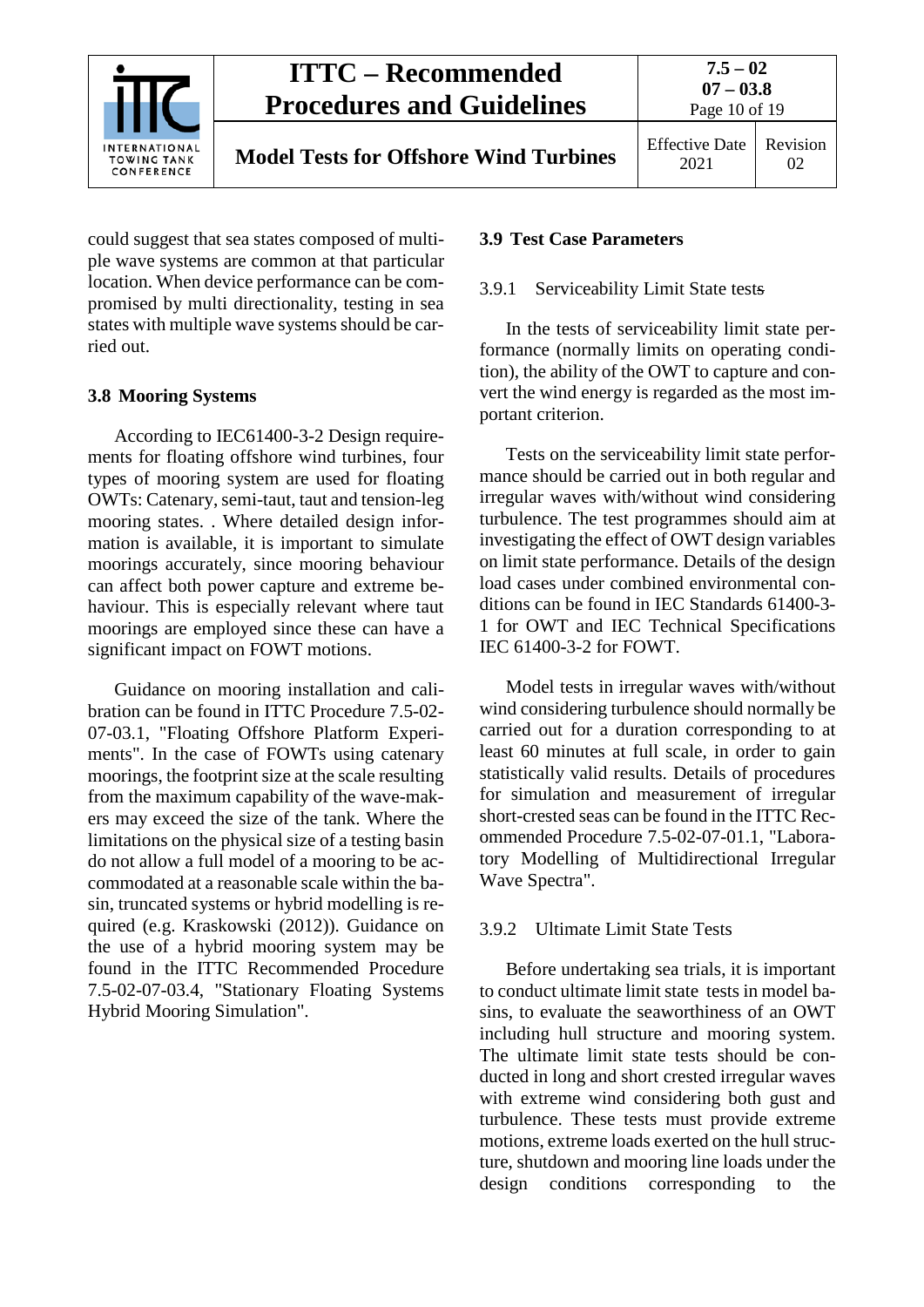

metocean data of the installation site. Tests should follow the principles set out in the ITTC Recommended Procedure 7.5-02-07-02.3, "Experiments on Rarely Occurring Events".

Ultimate limit state tests are typically carried out for a duration corresponding to three hours at full scale. A series of wind and wave angles should be used to evaluate their effect on OWT motion and mooring forces. Tests involving failure modes, with one or more mooring lines disconnected, should be carried out to simulate line-breaking scenarios. The test matrix can be considerably reduced in cases where the most dangerous wave direction in respect of mooring loads can be reliably identified.

Where appropriate the OWT should be tested in design situations other than power production (i.e. occurrence of fault, standing still, idling, start up and shut down), to simulate typical scenarios which could result in excessive body motions.

<span id="page-11-0"></span>3.9.3 Fatigue Limit State Tests

Data from regular/irregular wave tests with wind may be used to inform the estimation of fatigue limit states.

Wave and wind misalignment in operational conditions should be investigated due to the significant effect it may have on aerodynamic damping in the wave direction. The reduced aerodynamic damping may increase the wave induced fatigue damage. Sensitivity to the turbulence model and turbulence intensity should also be investigated as this may have an impact on the fatigue damage, e.g. on mooring system for FOWTs.

Structures with natural frequencies close to operational wave spectra range of frequencies should be investigate to assess potential resonance responses.

#### <span id="page-11-1"></span>3.9.4 Accidental Limit State Tests

It is important to perform accidental tests (normally, damaged condition) in model basins. Structural damages due to collision, objects dropping, or fire may lead to the loss of floatability and stability of FOWT in waves and wind. Model tests in irregular/regular waves with/without wind should be carried out to simulate accident-occurring scenarios in both operation condition and extreme condition.

#### <span id="page-11-2"></span>3.9.5 Offshore Wind Turbine Arrays

Testing of arrays can present substantial challenges for many OWT types, especially when realistic mooring systems are deployed, due to the footprint required, and the potential importance of interactions on mooring and foundation loads.

For an array with many OWTs installed, the interaction of OWTs can be determined through tests involving a limited number of systems. Due to the cost and scale constraints, the behaviour of arrays involving a large number of OWTs may be evaluated by numerical modelling.

### <span id="page-11-3"></span>**4. DESCRIPTION OF TEST PROCEDURE**

#### <span id="page-11-5"></span><span id="page-11-4"></span>**4.1 Model & Installation**

#### 4.1.1 Platform Model

Guidance on preparing the model of a FOWT platform, including model geometry, ballasting and loading, can be found in the ITTC Procedure 7.5-02-07-03.1, "Floating Offshore Platform Experiments".

In case of ballast-stabilised floating structures, the design and manufacturing of the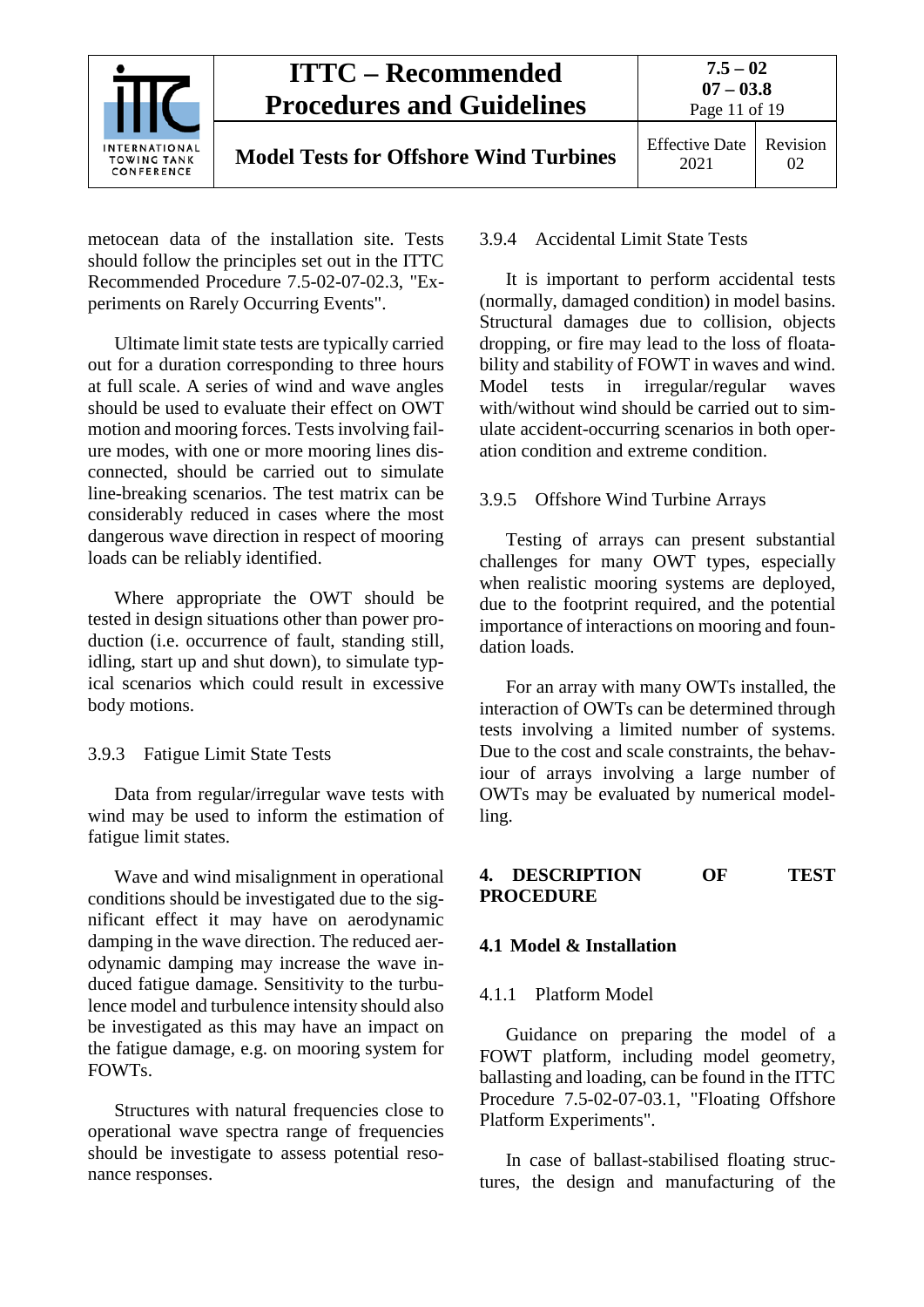

model of OWT may be more demanding than the corresponding process for models of vessels or other offshore platforms, due to the extreme sensitivity of the draft to the accuracy of ballasting and the limited possibility of adjusting the mass distribution for correct reproduction of the moments of inertia.

It should be also noticed that small water absorption or deformation due to hydrostatic pressure can influence the model draft and mass distribution. For that reason, it is recommended that the total mass and mass distribution of the model are taken into account as parameters at the model design stage, so as to minimize the need of ballasting the finished model.

#### <span id="page-12-0"></span>4.1.2 Rotor / Nacelle Assembly Model

The Rotor-Nacelle Assembly (RNA) and associate instrumentation must be carefully considered. Special care should be taken where flexible models of components, such as blades, are constructed; for flexible models, it is important to scale the magnitude and frequency of the modes of vibration.

During model tests with a working rotor, the rotation of the rotor can sometimes result in vibration. The mass and stiffness characteristics of the components of the model change the degree and the position of the vibration. Hence where the model construction does not allow all aspects of similarity to be maintained simultaneously, the priority of similarity, (i.e. the mass distribution, inertia distribution or distribution of the elasticity of supporting structure and blades) should be selected depending on the main purpose of the test.

Manufacture of a rotor with the correct mass properties and adequate stiffness can prove very challenging. Martin *et al.* (2012) describe a test of a 1/50 scale model of a 5MW turbine involving construction of a blade 1.23m in length with a mass of 140g. Muthanna *et al.* (2013) discuss challenges in manufacture of small-scale rotor models.

Maintaining the correct aerodynamic behaviour of the rotor is a substantial challenge in fully coupled model tests. If Froude scaling is adopted for the rotor rpm, in order to maintain the gyroscopic moments, then use of Froudescaled wind speed in conjunction with an accurate geometric model of the rotor will generally lead to unrealistically low rotor torque and thrust due to the reduced Reynolds number. This is because the foil sections typically utilised in OWTs will exhibit substantially reduced lift and increased drag compared to the full-scale foils at the low Reynolds numbers generated by Froudescaled wind.

Martin *et al.* (2012) discuss three possible approaches to address this challenge. In the first approach, the wind speed is increased beyond the Froude-scaled value to compensate for the low thrust coefficient. If rotor speed is maintained at Froude-scaled values, to retain correct gyroscopic moments, then the tip-speed ratio will be incorrect, resulting in incorrect torque. However, this may be justified as an approximation, since the overturning moment due to thrust is typically much higher than the one due to torque. The ratio of unsteady velocity (caused by platform motions) to mean velocity will be reduced, leading to incorrect modelling of effects of unsteady inflow on the rotor. However, results show that the aerodynamic damping of the platform pitch generated by the turbine is modelled with a reasonable degree of accuracy.

A second approach addressing low Reynolds number effects is the placement of studs or other roughened materials as a turbulence stimulator along the leading edge of a blade. However, this is unlikely to improve the turbine performance adequately on its own to yield comparable performance with the full-scale device, and can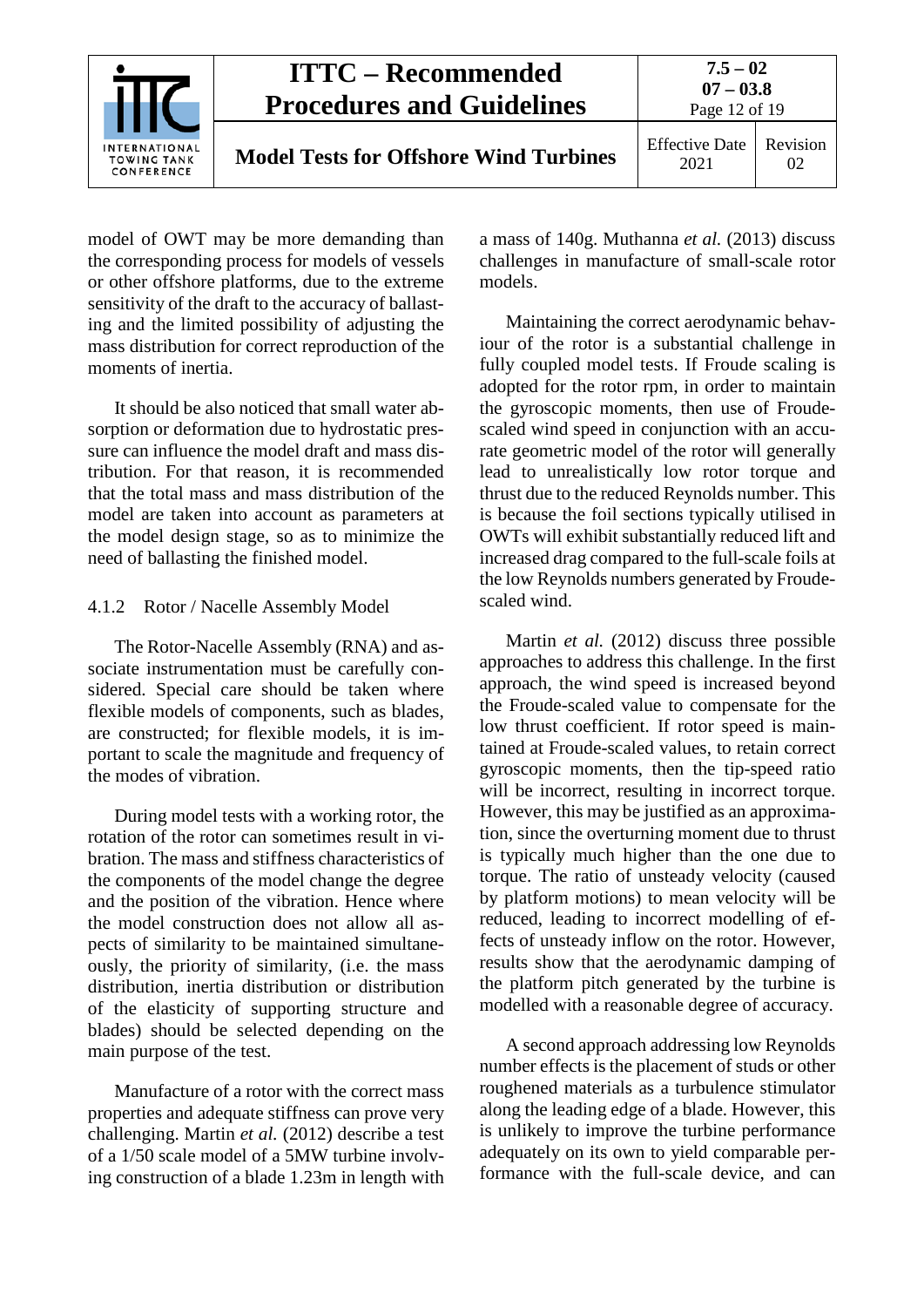

yield unrealistic results if laminar separation occurs, as well as unrealistic unsteady aerodynamic loads during flow re-attachment.

A third possible approach is to redesign the rotor blade sections to account for Reynolds number effects, or even more radical solutions such as changing the number of blades and the rotor diameter. This can involve the choice of laminar flow sections for the model scale rotor, so that the model rotor design can simulate as closely as possible the correct full-scale mean thrust and torque coefficients at the model-scale Reynolds number (based on blade chord), whilst still maintaining the correct mass properties. Martin et al. (2012) demonstrate an example showing blade redesign leading to broadly correct values of scaled thrust and aerodynamic damping using Froude-scaled wind speed.

In order to minimize these errors, tests with large scales are recommended where possible.

Complete modelling of the RNA with respect to its influence on global response of the FOWT includes actual representation of the blade pitch control system (e.g. Chujo, *et al*. (2013)). Neglecting the influence of blade pitch control can result in underestimation of the pitch angle of the floater (Wang & Sweetman (2011)). Simplifications assumed for the tests should then be carefully studied and documented.

#### <span id="page-13-0"></span>4.1.3 Tower Model

Special care should be taken where flexible models of tower are constructed; for flexible models, it is important to scale the magnitude and frequency of the modes of vibration.

Tower structures should also be investigated in operational/extreme sea states, to investigate possible resonance responses near the 3P period, where P is the rotational frequency of the rotor.

#### <span id="page-13-1"></span>4.1.4 Moorings and Foundation

In the measurements of support sub-structure loads due to waves for bottom-mounted OWTs, it is important to pay attention to the stiffness of the measurement devices; unrealistically flexible foundation of the model can influence the resulting wave loads.

In case of mooring systems utilising synthetic fibre ropes, special care should be taken with correct modelling of their stiffness during the tests. Viscoelastic properties of the material result in increased stiffness of the ropes under dynamic loads, which should be taken into account in model tests (Falkenberg (2011)). For ropes characterized by increased stiffness under dynamic loads, it is usually not possible to reproduce correctly both the maximum mooring loads and the mean offset of the structure.

#### <span id="page-13-2"></span>4.1.5 Installation

Model preparation and installation should follow the principles set out in ITTC Procedure 7.5-02-07-03.1. The installation of small-scale testing of moored structures or free-floating structures should be clearly documented, as installation approach could impact motions or loading.

## <span id="page-13-3"></span>**4.2 Calibration of Environment**

Details of the calibration of environment parameters can be found in the ITTC Procedure 7.5-02-07-03.1. In testing offshore wind turbines, including direct modelling of the rotor, particular attention must be paid to the correct representation of the wind field, which should be measured prior to the main experiments and documented.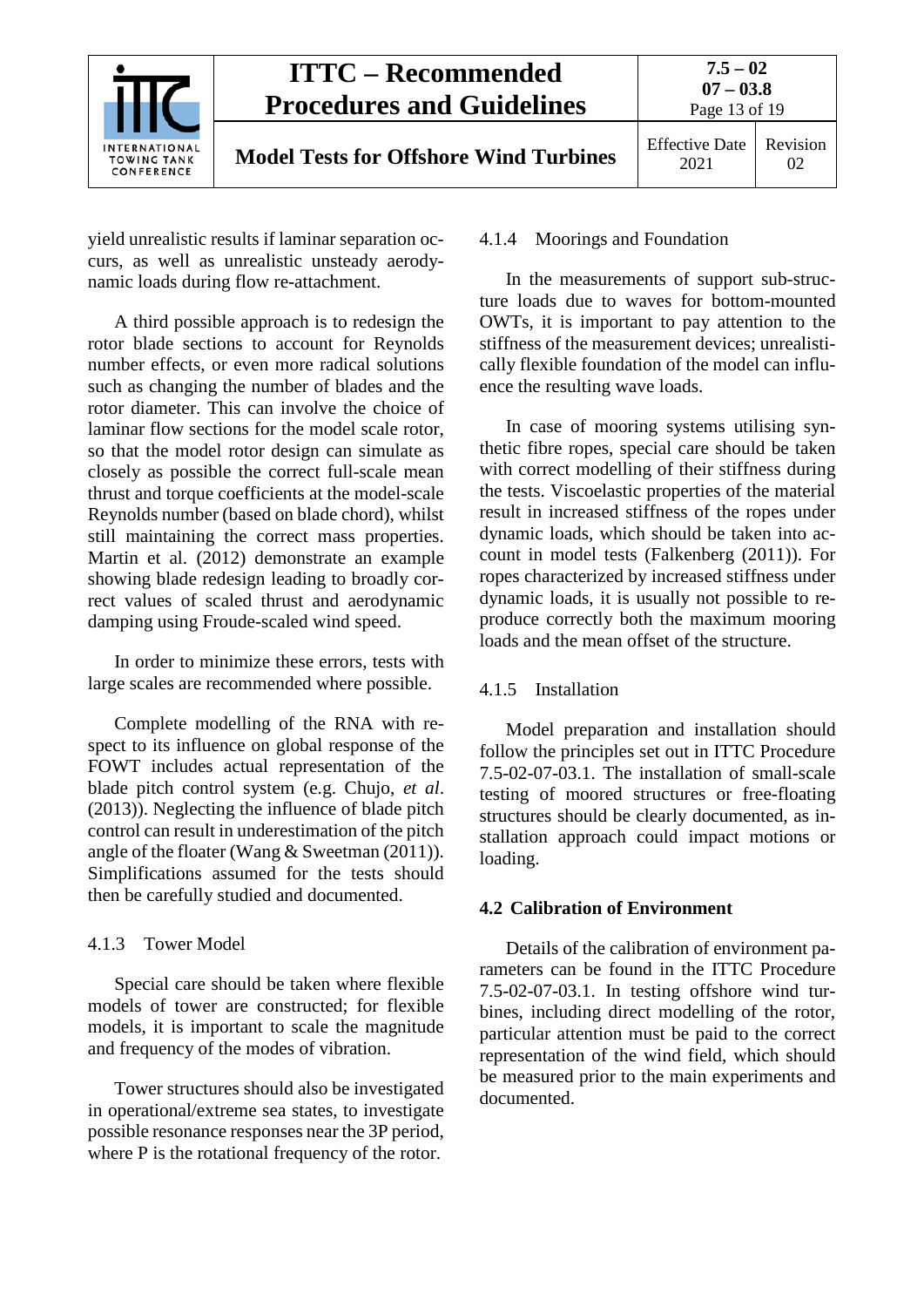

## <span id="page-14-0"></span>**4.3 Collection and analysis of data**

General guidance on collection and analysis of data can be found in the ITTC Procedure 7.5- 02-07-03.1. In the case of OWTs, the accelerations at key locations in full scale are critically important parameters for the operation and maintenance of the systems, so particular care should be taken with the collection and analysis of this data.

<span id="page-14-1"></span>4.3.1 Extrapolation to Full Scale

Model values of forces and motions are scaled to full scale by applying Froude's similitude law. Special treatment may be required to address the challenges posed by difficulties in reproducing the vertical wind speed distribution correctly in model tests.

Particular care must be taken to account for the relationship between the mean torque and thrust and the dynamic forces and moments, with regard to the impact of gyroscopic effects.

Extrapolation of model test results to the full-scale will require some empirical correction methods, taking into consideration the correlation allowance in order to make up for the modelling deficiencies of the small scale model test. Due to the relatively early stage of development of the methodology for scale model tests of offshore wind turbines, and different testing methods being in use, feedback from full scale devices should be used to elaborate empirical corrections, specific for device type and testing method, in order to make up for the modelling deficiencies in the small scale model test.

## <span id="page-14-2"></span>4.3.2 Presentation of Results

The following provides a recommended outline of a generic test procedure and report. An actual test procedure is likely to consist of a subset of these elements, and may vary dependent on the test purpose and device type.

- a) Purpose of the Test
- b) Facility Characterization
	- i) No-model baseline performance
	- ii) Facility dimensions and model size capacity
	- iii) Operating ranges and test capabilities
- c) Model & Installation
	- i) Model Scale
	- ii) Model dimensions
	- iii) Model mass and inertia properties
	- iv) Model Complexity simplified, system, component
	- v) Model function/operation
	- vi) Model installation: Mooring, Foundation and constraints
	- vii) Model Measurements / calibration
- d) Measurement Systems
	- i) Purpose of the measurements and required performance/accuracy
	- ii) Instrumentation Type: Invasive / noninvasive; embedded / free-field; Steady / dynamic; Operational characteristics and requirements
	- iii) Resolution Spatial and temporal
	- iv) Calibration requirements

## e) Types of Measurements

- i) Model motion and deformation
- ii) Flow field measurements
- iii) RNA measurements
- iv) Environmental measurements
- f) Test Matrix
	- i) Test parameters and conditions Scaling parameters (Fr, Re, etc.), operating conditions
	- ii) Measurement Locations
	- iii) Recommended practices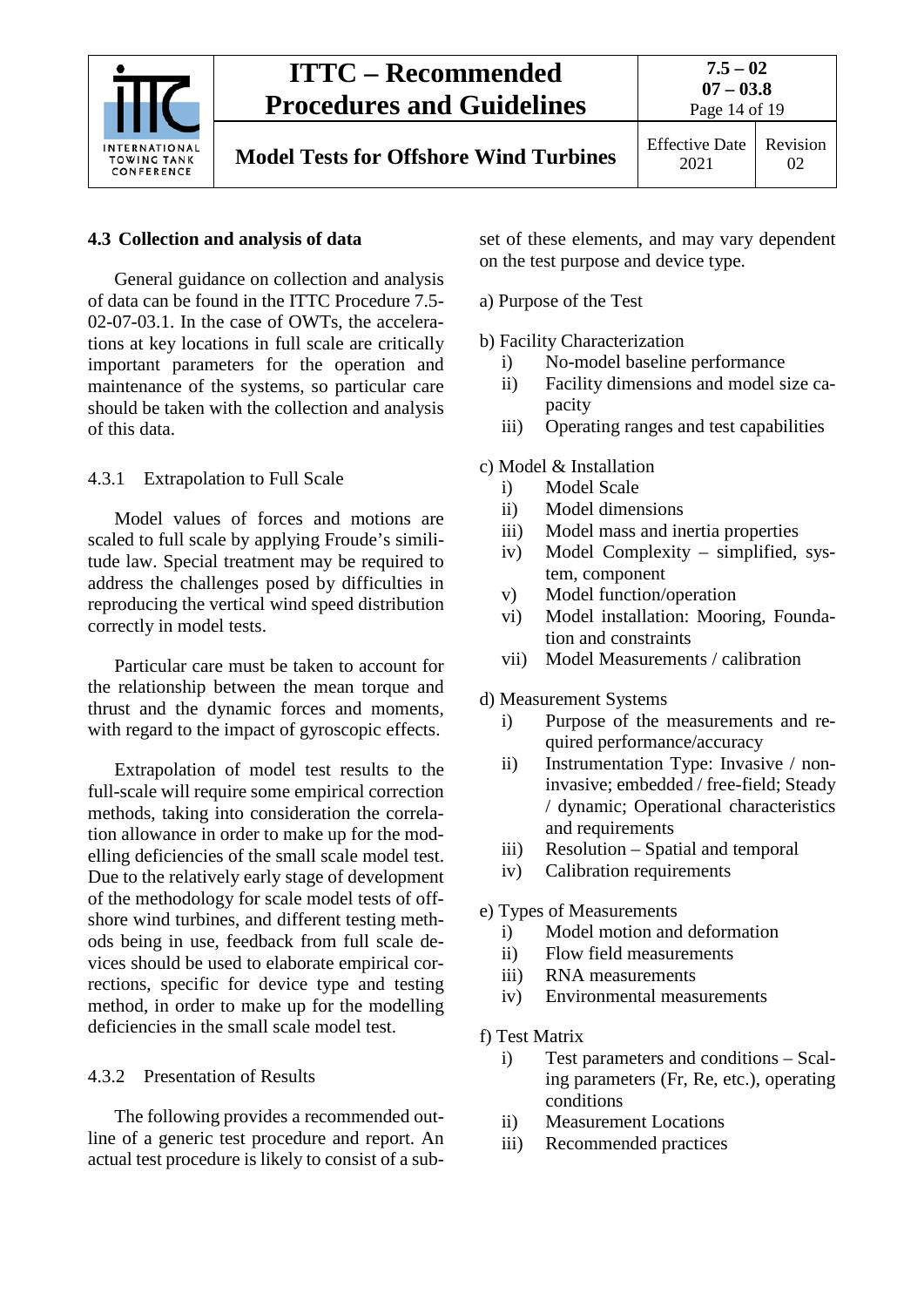

# **Model Tests for Offshore Wind Turbines** Effective Date

Page 15 of 19 Revision

- iv) Design and off-design testing (specify what is meant by off-design testing – e.g. is platform / rotor yaw regarded as off-design).
- v) Steady vs. unsteady performance
- vi) Shutdown conditions
- vii) Testing in waves for floating devices
- viii) Component & Sub-component testing: Component and system loading; Subcomponent function
- ix) Test repeatability and required number of repeat conditions for desired accuracy
- x) Installation & Recovery tests
- g) Data Acquisition
	- i) System performance rates, resolution, sequential or simultaneous sampling, number of channels, and noise levels/floors
- h) Data Analysis
	- i) Data corrections bias errors, blockage corrections, Zeroes or Tares
	- ii) Normalizations
	- iii) Statistical Analyses; static vs. dynamic studies
	- iv) Uncertainty analyses

## <span id="page-15-0"></span>**4.4 Uncertainty Analysis**

The most important potential source of uncertainty in model tests of the OWTs is the accuracy of modelling the rotor, as discussed in 2.5. Reproduction of its damping characteristics, inertia and angular momentum is recommended whenever possible; the characteristics of the rotor at model scale (mass, moment of inertia, RPM, and blade pitch angles) should be documented. Other potential sources of uncertainty specific to FOWTs are the following:

• Sensitivity of the motion response characteristics to mass distribution and, on the other hand, limited possibility of adjusting the mass distribution;

- Sensitivity of the motion response characteristics to additional inertia of a bundle of instrument cables hung from RNA, on the other hand, limited possibility of reducing the weight of instrument cables;
- Sensitivity of the response characteristics to the accurate installation of FOWTs' scaled models including the mooring system with anchors;
- Sensitivity of the motion response characteristics to viscous damping of FOWTs around the resonance range, on the other hand, limited possibility of matching the damping at low Reynolds number;

In the case where it is required to model a mooring system consisting of synthetic fibre ropes - large sensitivity of extreme mooring loads to correct reproducing the stress-strain characteristics of the material. Dynamic characteristics of the synthetic ropes and effects of the delta connection on yaw should be taken into account.

Standard aspects of valuation and expression of uncertainty can be found in the ITTC Recommended Procedure 7.5-02-01-01, "Guide to the Expression of Uncertainty in Experimental Hydrodynamics".

## <span id="page-15-1"></span>**5. REFERENCES**

- Abhinav K.A., Saha N., 2015, "Coupled hydrodynamic and geotechnical analysis of jacket offshore wind turbine", Soil Dynamics and Earthquake Engineering 73, 66–79
- API-RP2SK, 2005, "Design and Analysis of Stationkeeping Systems for Floating Structures", Third Edition, American Petroleum **Institute**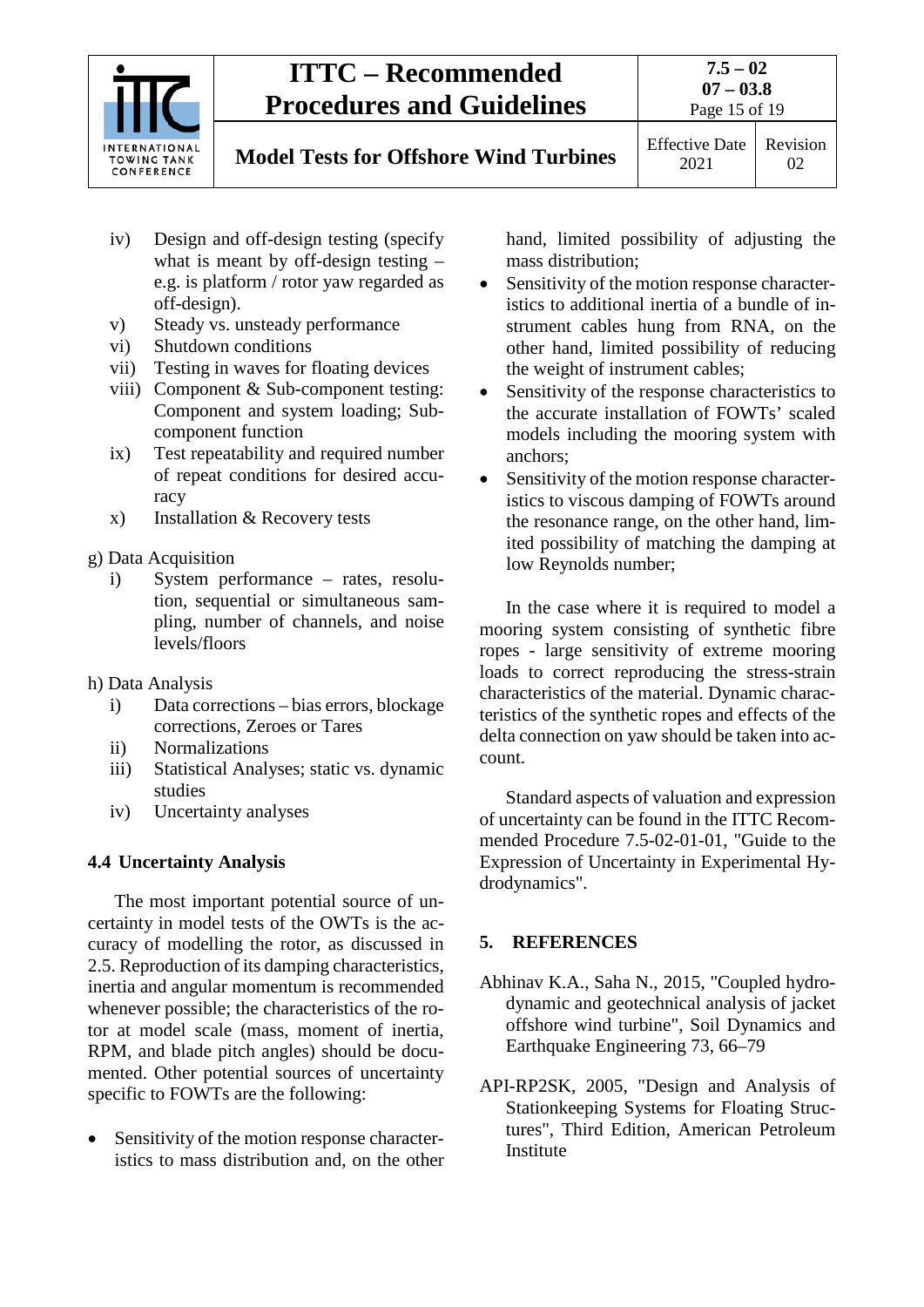

**Model Tests for Offshore Wind Turbines** Effective Date

2021 Revision 02

- Azcona J., Bredmose H., Campagnolo F., Manjock A., Pereira R., and Sander F., 2014, "Methods for performing scale-tests for method and model validation", Technical report, INNWIND.EU Deliverable D4.22.
- Bachynski, E. E., Chabaud, V., and Sauder, T., 2015, "Real-time Hybrid Model Testing of Floating Wind Turbines: Sensitivity to Limited Actuation", In Energy Procedia, 80, pp.  $2 - 12.$
- Bachynski E.E., Thys M., Sauder T., Chabaud V., and Sæther L.O., 2016, "Real-time hybrid model testing of a braceless semi-submersible wind turbine. Part II: Experimental results", Proc. 35th Int. Conf. on Ocean, Offshore and Arctic Engineering OMAE2016, Busan, Korea.
- Berthelsen P.A., Bachynski E.E., Karimirad M., and Thys M., 2016, "Real-time hybrid model testing of a braceless semi-submersible wind turbine. Part III: Calibration of a numerical model", Proc. 35th Int. Conf. on Ocean, Offshore and Arctic Engineering OMAE2016, Busan, Korea.
- Cermelli, C., Roddier, D. and Aubault, A., 2009, "Windfloat: A Floating Foundation for Offshore Wind Turbines Part II: Hydrodynamic Analysis", Proc. 28th Int. Conf. on Ocean, Offshore and Arctic Engineering, OMAE2009-79231 Honolulu, Hawaii, USA .
- Chakrabarti, S.K., 2005, "Handbook of Offshore Engineering", Elsevier, pp. 1024.
- Chakrabarti, S.K., 1998, "Physical Model Testing of Floating Offshore Structures", Dynamic Positioning Conference, pp. 16-17
- Chakrabarti, S.K., 1987, "Hydrodynamics of Offshore Structures", Computational Mechanics Publications.
- Chujo T., Ishida S., Minami Y., Nimura T., and Shunji Inoue S., 2011, "Model Experiments on the Motion of a SPAR Type Floating Wind Turbine in Wind and Waves", Proc. 30th Int. Conf. on Ocean Offshore & Arctic Eng., OMAE 2011-49793 Rotterdam, The Netherlands.
- Chujo T., Ishida S., Minami Y., Nimura T., 2013, "Experimental Study for Floating Offshore Wind Turbine with Blade Pitch Control", Proceedings of the International Symposium on Marine and Offshore Renewable Energy. Oct 28-30, Tokyo, Japan.
- De Ridder, E., Aalberts, P. van den Berg, J. Buchner, B, Peeringa, J. 2011, "The Dynamic Response of an Offshore Wind Turbine with Realistic Flexibility to Breaking Wave Impact", Proc. 30<sup>th</sup> Int. Conf. on Ocean Offshore & Arctic Eng. OMAE 2011- 49563 Rotterdam, The Netherlands.
- Goda, Y., 2010, "Random Seas and Design of Maritime Structures", World Scientific.
- Falkenberg E. et al, 2011, "Global performance of synthetic rope mooring systems – frequency domain analysis", Proc. 30th Int. Conf. on Ocean Offshore & Arctic Eng., OMAE 2011-49723 Rotterdam, The Netherlands
- Goupee A.J., Koo B., Kimball R.W., Lambrakos K.F., and Dagher H.J. 2012, "Experimental Comparison of Three Floating Wind Turbine Concepts", Proc. of the 31th Int. Conf. on Ocean Offshore & Arctic Eng., OMAE2012- 83645 Rio de Janeiro, Brazil.
- Hall M., Moreno J., and Thiagarajan K., 2014, "Performance specifications for real-time hybrid testing of 1:50-scale floating wind turbine models", Proc. 33rd Int. Conf. on Ocean, Offshore and Arctic Engineering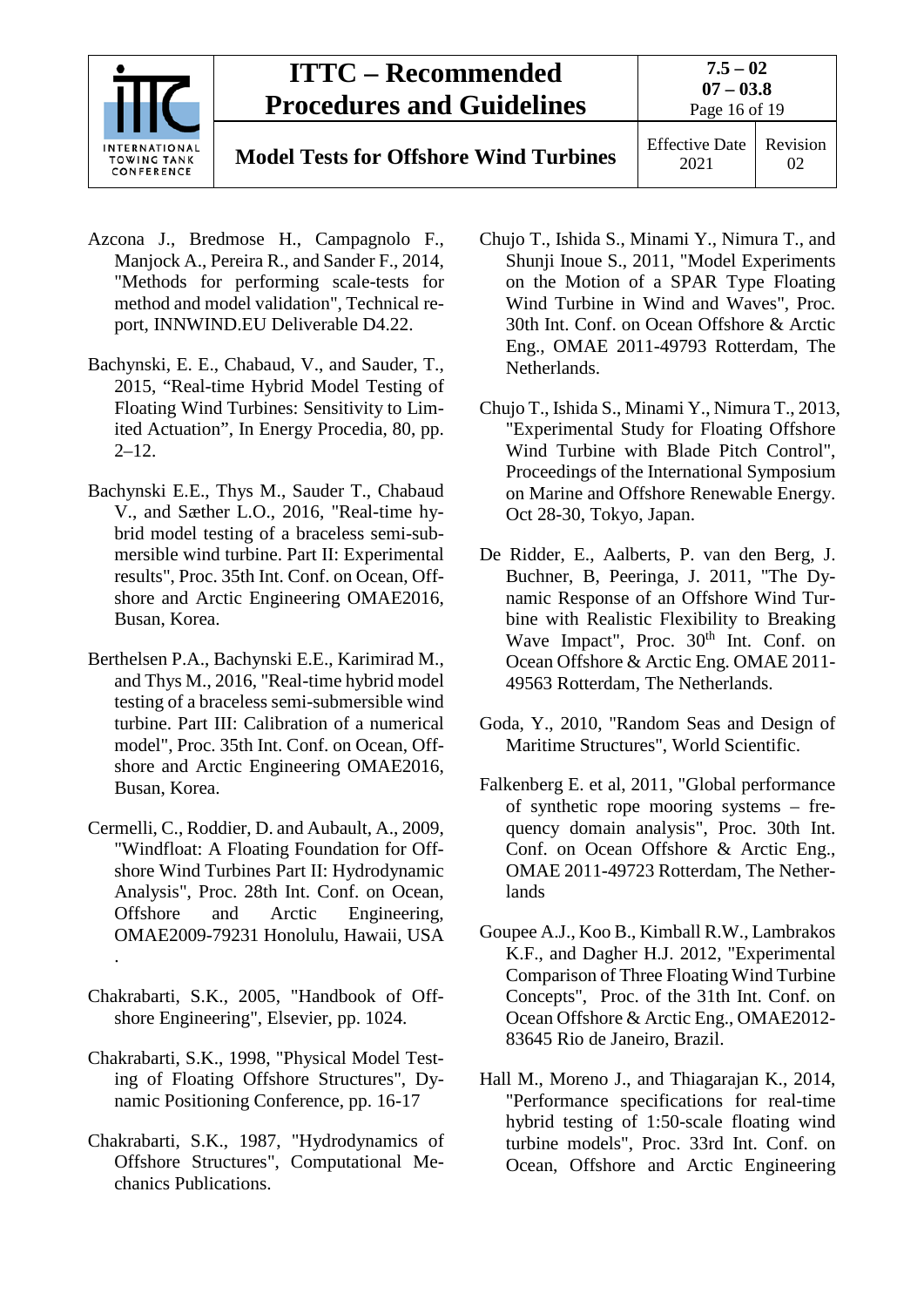

2021 Revision 02

OMAE2014, San Francisco, California, USA.

- IEC 61400-3, 2009, "Wind Turbines Part 3: Design requirements for offshore wind turbines", International Electrotechnical Commission.
- IEC 61400-3-1, 2019, "Wind Energy Generation Systems – Part 3-1: Design requirements for fixed offshore wind turbines", International Electrotechnical Commission.
- IEC 61400-3-2, 2014, "Wind Turbines Part 3- 2: Technical specifications for floating offshore wind turbines", International Electrotechnical Commission
- IPCC, 2011, "Special Report on renewable Energy Sources and Climate Change Mitigation", Intergovernmental panel on Climate Change, pp.101.
- ISSC, 2012, "Committee 1.2: Loads", Proceedings of 18th International Ship and Offshore Structures congress, Vol.1 Rostock, Germany, pp.94.
- Kim, H. C., 2008, "Nonlinear Water Waves and Offshore Structures", World Scientific.
- Koo B., Goupee A.J., Lambrakos K.F., and Kimball R.W., 2012, "Model Tests for a Floating Wind Turbine on Three Different Floaters", Proc. 31st Int. Conf. on Ocean Offshore & Arctic Eng., OMAE2012-83642 83645 Rio de Janeiro, Brazil.
- Kraskowski, M., Zawadzki, K., and Rylke, A., 2012, "A Method for Computational and Experimental Analysis of the Moored Wind Turbine Sea-keeping", Proc. 18th Australasian Fluid Mechanics Conference, Launceston, Australia.
- Longuet-Higgins, M.S., Cartwright, D.E., Smith, N.D., 1963, "Observations of the directional spectrum of sea waves using motions of a floating buoy", In Ocean Wave Spectra. Prentice Hall, New York, pp.111– 136.
- Mankins, John C., 1995, "Technology Readiness Levels: A White Paper". NASA, Office of Space Access and Technology.
- Martin H.R., Kimball R.W., Viselli A.M., and Goupee A.J., 2012, "Methodology for Wind/Wave Basin Testing of Floating Offshore Wind Turbines", Proc. 31st Int. Conf. on Ocean Offshore & Arctic Eng., OMAE2012-83627 Rio de Janeiro, Brazil.
- Muthanna, C. Visscher, J. H., and Egeberg, T. F., 2013, "An Experimental Investigation of Scale Effects on Offshore Wind Turbine Blades", Proc. 32nd Int. Conf. on Ocean, Offshore and Arctic Engineering OMAE2013, Nantes, France.
- Nielsen, K., 2003, "Development of Recommended Practices for Testing & Evaluating Ocean Energy Systems", IEA Ocean Energy Systems Annex Ⅱ Report, IEA-OES Annex Ⅱ.
- Sauder T., Chabaud V., Thys M., Bachynski E.E., and Sæther L.O., 2016, "Real-time hybrid model testing of a braceless semi-submersible wind turbine. Part I: The hybrid approach", Proc. 35th Int. Conf. on Ocean, Offshore and Arctic Engineering OMAE2016, Busan, Korea.
- Shin H., Kim B., Dam P.T., and Jung K., 2013, "Motion of OC4 5MW Semi-submersible Offshore Wind Turbine in irregular waves",